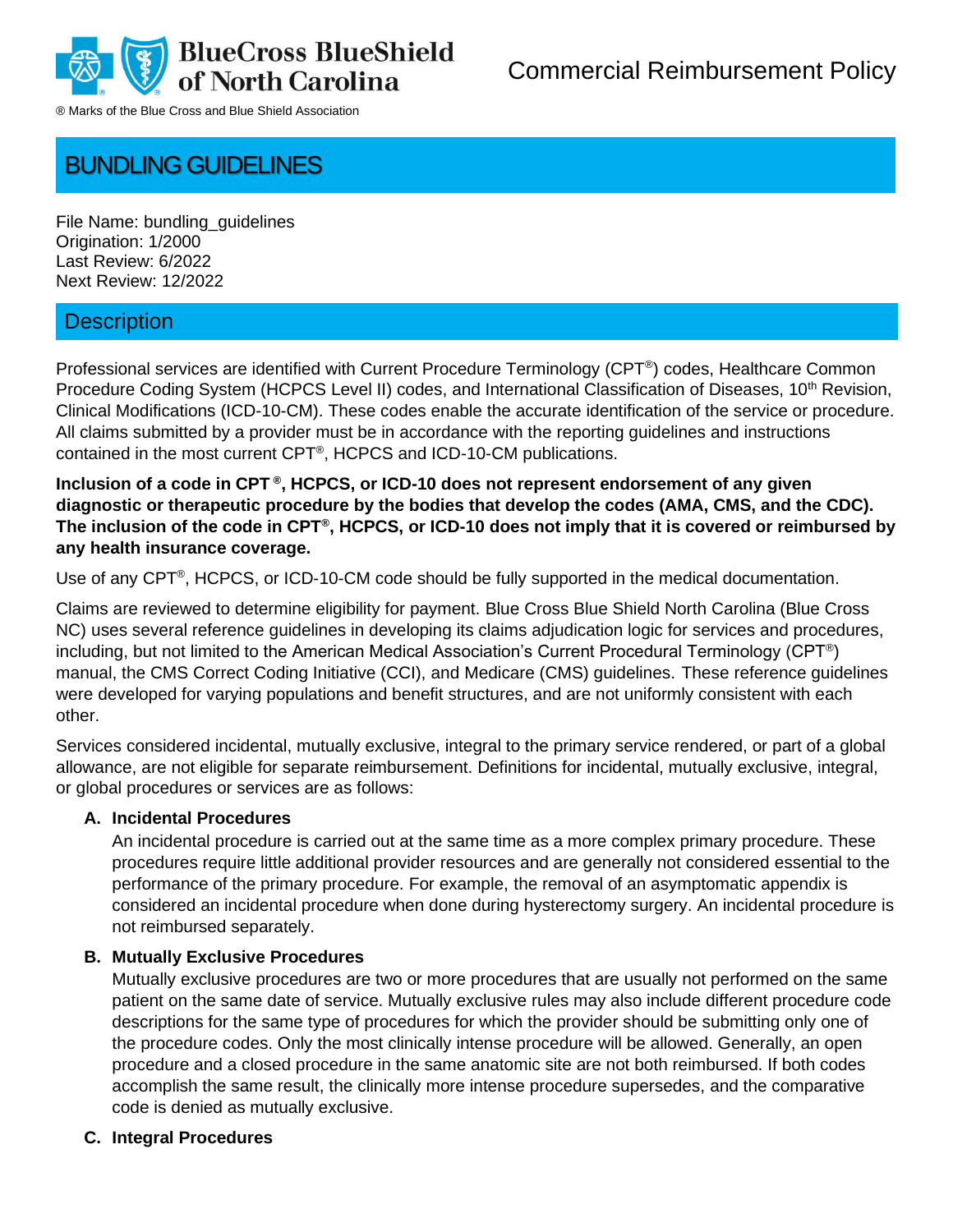

Procedures considered integral occur in multiple surgery situations when one or more of the procedures are included in the major or principal procedure. Integral procedures are those commonly carried out as part of a total service and do not meet all the criteria listed under the policy "Multiple Surgical Procedure Guidelines." Some of the procedures or services listed in the CPT® manual that are commonly carried out as an integral component of a total service or procedure have been identified by the term "separate procedure." These codes should not be reported in addition to the code for the total procedure or service of which it is considered an integral component.

#### **D. Global Allowance**

Most medical and surgical procedures include pre-procedure, intra-procedure, and post-procedure work. Reimbursement for these services is based on a global allowance. Claims for services considered to be directly related to pre-procedure, intra-procedure, and post-procedure work are included in the global reimbursement and will not be paid separately.

The pre- and post-operative global days are based on CMS standards. The global period is defined as the period of time during which claims for related services will be denied as an unbundled component of the total surgical package. Major procedures have a global period of 90 days. Minor procedures have a global period of 10 or 0 days.

The global surgical package includes all necessary services normally furnished by the surgeon before, during and after a surgical procedure. The global period also includes Evaluation and Management services that are related to the procedure. Payment for related medical or surgical services performed the day prior to, the day of, or within 90 days of a major surgical procedure is included in global allowance. Payment for related medical or surgical services performed the same day as a minor surgical procedure, as well as medical or surgical services performed within 10 days of a 10 day procedure, is included in the global allowance. Global surgery guidelines also apply to facility claims.

See related policy, "Guidelines for Global Maternity Reimbursement."

Claims may be processed according to same provider or same group practice.  Same group practice is defined as a physician and/or other qualified health care professional of the same group and same specialty with the same Federal Tax ID number. 

# **Policy**

**Services Blue Cross NC considers to be mutually exclusive, incidental to, integral to, or within the global period of the primary service rendered are not allowed additional reimbursement. Participating providers cannot balance bill members for these services. Claims editing for bundling guidelines will apply to professional and facility claims unless otherwise stated.**

## Reimbursement Guidelines

## **The guidelines addressed in this policy are not an all-inclusive listing**.

## **Administration Fee for injectable(s):**

In accordance with CPT<sup>®</sup> guidelines the administration fee for injectable(s) 96372 – 96379 may be submitted in addition to the code for the drug(s) or substance(s). For 96372-96379 to be considered reimbursable, an allowable drug or substance service code must be filed on the same claim. If the administered drug or substance was not supplied by the professional provider, the drug or substance service line should still be attached to the claim with a \$.01 charge.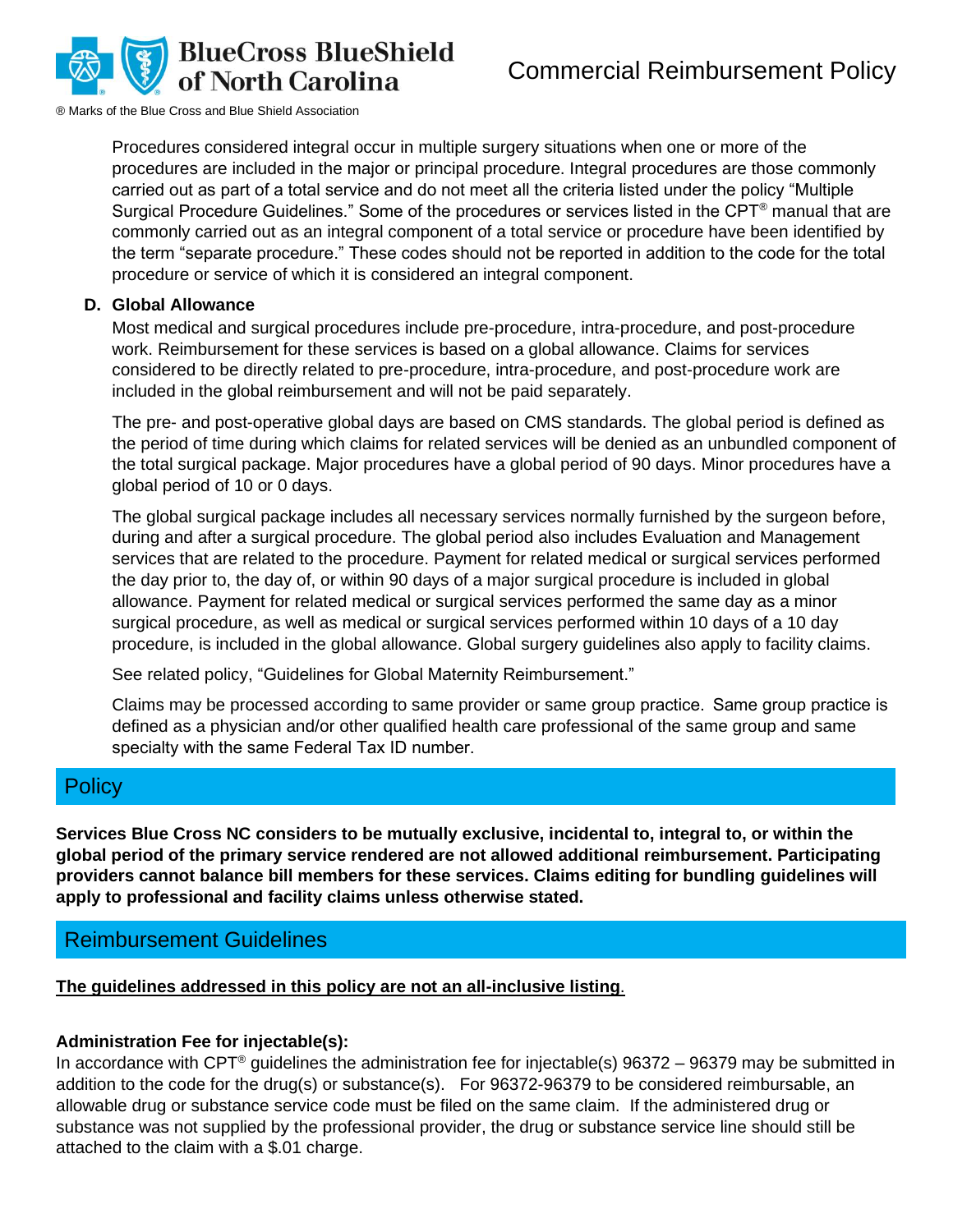

CPT® codes 96372-96379 are considered incidental to evaluation & management services, regardless of modifier usage, when performed in the following places of service (POS): 19, 21, 22, 23, 24, 26, 51, 52, and 61.

#### **Allergen Immunotherapy:**

Office visit (99202-99215) reported with allergen immunotherapy (95115-95117) is not eligible for separate reimbursement unless the service is significant and separately identifiable.

Office visit (99211) is considered mutually exclusive to 95115-95117 (allergen immunotherapy) and not eligible for separate reimbursement. Modifiers do not apply.

#### **Anesthesia:**

Anesthesia provided by the operating physician is considered incidental to the surgical procedure. This includes sedation given for endoscopic procedures including, but not limited to, colonoscopy.

#### **Anesthesia complicated by emergency conditions:**

(Add-on code 99140) is considered incidental to the procedure/administration of anesthesia.

#### **Anticoagulant management:**

Anticoagulant management for a patient taking warfarin (93793) is not eligible for separate reimbursement.

#### **Balloon Sinuplasty:**

Balloon sinuplasty (codes 31295, 31296, 31297, 31298) performed in conjunction with functional endoscopic sinus surgery (FESS) within the same sinus cavity, is considered incidental to the major service and not eligible for separate reimbursement. Modifiers 58, 59, 78 and 79 (or XE, XS, XP, XU) will not allow additional payment when appended to these codes. Refer to policy "Surgical Treatment of Sinus Disease."

#### **Bone Marrow or Stem Cell Services/Procedures:**

Codes 38204, 38207, 38208, 38209, 38210, 38211, 38212, 38213, 38214 and 38215 are considered incidental to 38240, 38241 and 38242.

#### **Cardiac Stress Test:**

A stress test may require the administration of pharmacological agents. An IV injection of a pharmacological agent is considered an integral component of the stress test and does not warrant separate reimbursement.

#### **Care Management Services:**

Care Management Services which include complex chronic care management (99487, 99489), chronic care management (99439, 99490, 99491, G0506), transitional care management (99495, 99496), cognitive assessment and care plan services (99483, 99484), principal care management services (99424, 99425, 99426, 99427, 99437), psychiatric collaborative care management (99492, 99493, 99494, G2214) are not eligible for separate reimbursement.

#### **Care Plan Oversight and Coordination Services:**

Care plan oversight and care coordination services are not eligible for separate reimbursement when billed within the same calendar month of a monthly ESRD service.

#### **Casting Application and Strapping:**

Casting/strapping services 29000-29799 are considered integral to surgical procedures. Codes for fracture treatment include the application and removal of the first cast. Do not submit separate charges for these casting services. The professional component for the reapplication of a cast or splint is eligible for separate reimbursement from the Evaluation and Management code unless the reapplication of a cast or splint follows a surgical procedure or fracture care. In which case the professional component is considered part of the surgical fee and is not eligible for separate reimbursement.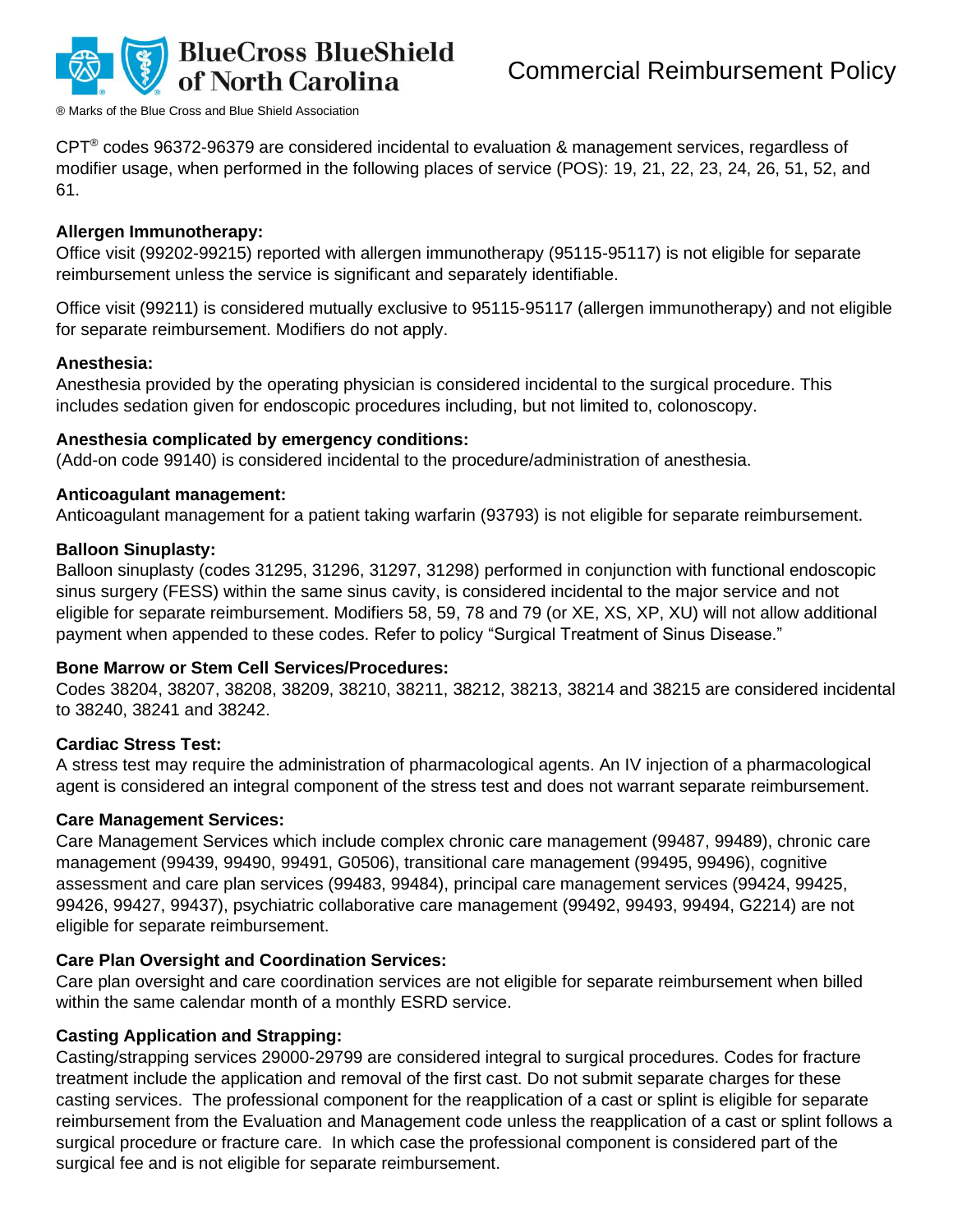

Separate reimbursement may be allowed for an Evaluation and Management code when billed with a casting/strapping code. In a situation where a separate, identifiable evaluation and management service is provided in addition to the casting/strapping service, such as treatment of an acute/chronic illness, modifier 25 should be used when billing. In these cases, further review of the claim and supporting documentation may be necessary to make the appropriate reimbursement decision.

Separate reimbursement will be allowed for A4590, special casting materials, hexcilite and light cast, when submitted with casting and strapping procedures 29000-29799. Due to the significantly greater cost of fiberglass, it is considered over and above what is included in standard casting application.

#### **Chemotherapy:**

Evaluation and Management services will generally be denied when submitted on the same date of service as a chemotherapy administration code. If a significant, separately identifiable service is performed, Modifier 25 is used. Office notes must document the significant, separately identifiable service.

Intravenous infusion codes are not allowed in addition to intravenous chemotherapy administration services unless the intravenous infusion represents a treatment apart from chemotherapy administration. The reason for a separate intravenous infusion should be noted in the medical record, and the service code modifier for a distinct procedure appended to the procedure code for intravenous infusion.

#### **Clinical photography:**

Clinical photography for documentation/record-keeping purposes photography is considered to be an integral part of an evaluation and management (E/M) service or procedure and not eligible for separate reimbursement consideration.

#### **Critical Care Services:**

Codes 36000, 36410, 36415, 36591, 36600, 43752, 43753, 71010, 71015, 71020, 92953, 93561, 93562, 94002, 94003, 94004, 94660, 94662, 94760, 94761, and 94762, are considered incidental to 99291 and 99292 (Critical Care Services). Critical care service procedures will be denied as incidental when submitted with Neonatal and Pediatric Critical Care services (99466, 99467, 99468, 99469, 99471, 99472, 99475, 99476). The critical care service procedures are included in the pediatric and neonatal critical care codes.

#### **Continuous intraoperative neurophysiology monitoring**:

Continuous intraoperative neurophysiology monitoring in the operating room: (95940, 95941, G0453) is considered incidental to the surgeon's or anesthesiologist's primary service and not eligible for separate reimbursement when performed and billed by the surgeon or anesthesiologist. HCPCS Code G0453 will not be allowed when billed during the same operative session as 95940 or 95941. See also Corporate Medical Policy titled, "Intraoperative Neurophysiologic Monitoring".

#### **Electrical Stimulation Electrodes:**

The supply of electrodes is considered incidental to electrical stimulation. Separate reimbursement is not allowed for incidental supplies.

#### **Electrocardiogram:**

Electrocardiograms are considered incidental to a stress test, a cardiac test which includes an ECG as part of the test, and as part of initial hospital care. A 3 lead ECG is considered incidental to a 12 lead ECG.

An ECG is considered mutually exclusive to provider services for cardiac rehabilitation (93797, 93798). Separate reimbursement is not provided for ECGs which are considered mutually exclusive. See also policy titled, "ECG Reimbursement."

#### **Electromyography, Nerve Conduction Tests and Reflex Tests with Evaluation and Management Services:**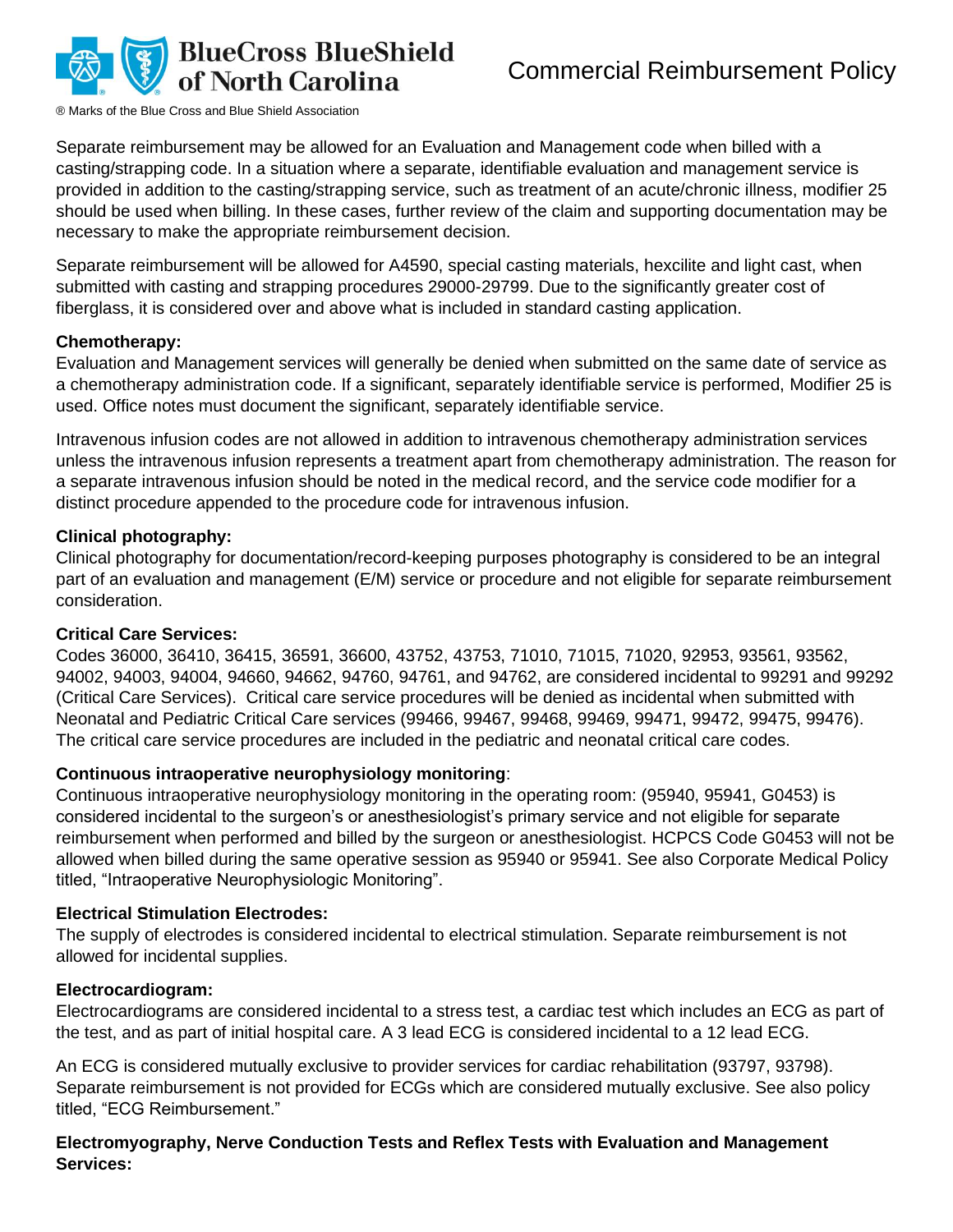

Evaluation and Management service will be denied when billed on the same date as electromyography, nerve conduction tests or reflex tests, unless the evaluation and management service consisted of a significant, separately identifiable service.

#### **Endoscopy:**

Modifier 59 (or XE, XS, XP, XU) will not allow additional payment when a diagnostic endoscopic base code is submitted with a surgical endoscopic code from the same endoscopic family. The endoscopic family is defined by the Medicare physician fee schedule.

#### **Hernia Repair:**

(43280, 43281, 43332, 43334, 43336) is considered an incidental procedure when performed during the same operative session as bariatric surgery (43644, 43645, 43770, 43775, 43842, 43843, 43845, 43846, 43847). Modifiers 58, 59, 78 and 79 (or XE, XS, XP, XU) will not allow additional payment when appended to these codes. An incidental procedure is not eligible for separate reimbursement. See also corporate medical policy "Surgery for Morbid Obesity"

#### **Hospital Mandated On Call Service:**

Hospital mandated on call service; in hospital*,* each hour (99026) and hospital mandated on call service; out of hospital*,* each hour (99027) will be considered incidental to Evaluation and Management services, Surgical services and Laboratory services. Separate reimbursement is not allowed for 99026 and 99027.

#### **"Incident to" Services:**

CMS defines "incident to" services as those services furnished as an integral, although incidental, part of the physician's personal professional services in the course of diagnosis or treatment of a condition. A physician may be reimbursed directly for " incident to" services performed by auxiliary personnel only when an employer relationship exists between the physician and the auxiliary personnel, and when the place of service code indicates the service was performed at a location typical for such an employer relationship (typically a physician office or other non-facility clinic). When the place of service code indicates the service was performed at a location not typical of a physician employer relationship (such as, but not limited to, inpatient or outpatient hospital), the service is considered an "incident to" service and is not eligible for separate reimbursement. In the unusual circumstance when an employer relationship exists between the physician and auxiliary personnel performing a service in an inpatient or outpatient facility, documentation of this arrangement could be submitted for reconsideration.

#### **Injection and Infusion:**

Infusion supplies and equipment, such as standard tubing and syringes, are included in the payment for infusion and injection services and will be denied as not separately reimbursed when billed with therapeutic, prophylactic, and diagnostic injection and infusion services by the same provider or same group practice.

#### **Interactive complexity:**

(90785) is an add-on code reported in conjunction with codes for diagnostic psychiatric evaluation and psychotherapy. It is considered incidental to the main service and is not eligible for separate reimbursement.

#### **Interfacility transport care:**

Supervision by a control physician of interfacility transport care of the critically ill/injured pediatric patient (99485, 99486) is considered incidental to the professional services provided on that day and is not eligible for separate reimbursement.

#### **Interprofessional Telephone/Internet Consultations:**

This service is provided by a consulting physician at the request of the patient's primary or treating physician to assist in the diagnosis and/or management of the patient's problem without a face-to-face encounter with the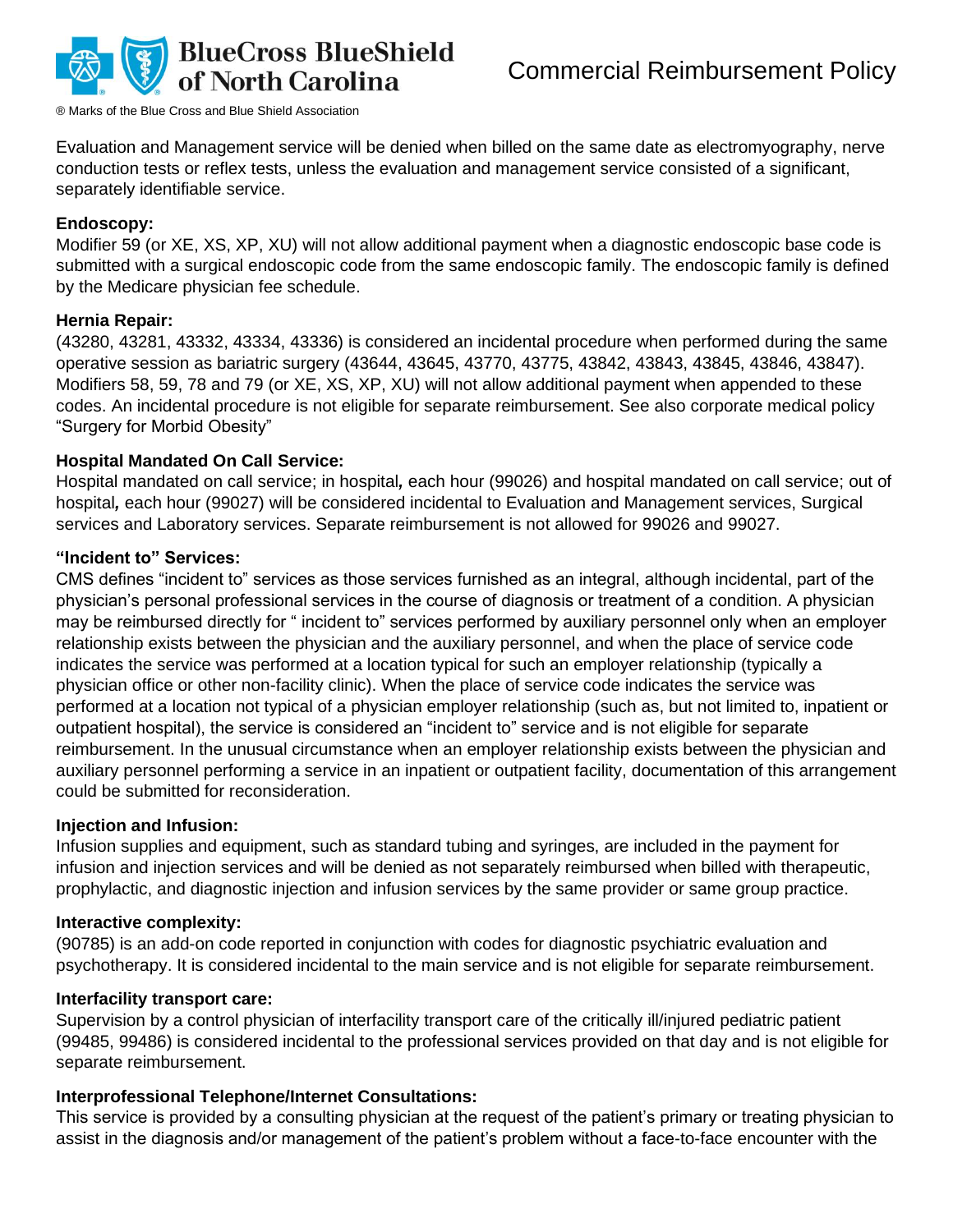

consultant. 99446, 99447, 99448, 99449, 99451, 99452 are considered incidental and not eligible for separate reimbursement.

#### **Intraoperative Use of Kinetic Balance Sensor**:

Intraoperative use of kinetic balance sensor or implant stability during knee replacement arthroplasty (27599) is considered incidental to the primary procedure being performed and is not eligible for separate reimbursement.

Intraoperative visual axis identification using patient fixation (0514T) is considered incidental to the primary procedure being performed and is not eligible for separate reimbursement.

#### **Lab Tests:**

Lab codes 80047 - 80081 are lab panels that were developed for coding purposes. When the lab tests performed on a particular patient constitute one of the listed panels, the panel should be reported. The individual lab tests are rebundled into the lab panel code for reimbursement. Individual lab codes which constitute a panel are considered mutually exclusive to the lab panel.

#### **Lesion Biopsy:**

Lesion biopsy of separate anatomical sites will be allowed in addition to surgical procedures such as removal of skin tags/ lesions and closure.

#### **Lesion Excision and Closure:**

Separate reimbursement is allowed for the excision of lesion procedures when submitted with intermediate, complex, or reconstructive closures; 12031-12057, 13100-13160, 14000-14350, 15002 - 15261, and 15570- 15770. Simple wound repair procedures, 12001 through 12021, will be found incidental to excision of lesions, unless the excision is a Mohs' procedure.

#### **Lumbar Laminectomy, Facetectomy or Foraminotomy reported with a Lumbar Spinal Fusion:**

When a lumbar laminectomy, facetectomy or foraminotomy is performed in conjunction with a posterior approach for a lumbar spinal fusion procedure, the laminectomy, facetectomy or foraminotomy is generally incidental, and should be bundled with the fusion. Modifiers 58, 59, 78 and 79 (or XE, XS, XP, XU) will not allow additional payment when appended to CPT® codes 63005, 63012, 63017, 63030, 63035, 63042, 63044, 63047, 63048, 63052, and 63053 and when performed in conjunction with 22630, 22632, 22633, and/or 22634. Based on the most common clinical scenario, it is expected that when a lumbar laminectomy, facetectomy, and/or foraminotomy is billed with a lumbar arthrodesis, posterior interbody technique, the procedures are being performed on the same level. In the unusual clinical circumstance when the procedures are performed at different vertebral levels, clinical information will be required to be submitted on appeal.

#### **Medical Home Program:**

Medical home program, comprehensive care coordination and planning, initial plan (S0280) and Medical home program, comprehensive care coordination and planning, maintenance of plan (S0281) are not covered services. Separate reimbursement is not allowed for S0280 and S0281.

#### **Moderate (Conscious) Sedation:**

(99151, 99152, 99153)**:** moderate sedation services (other than those services described by codes 00100- 01999) provided by the same provider performing the diagnostic or therapeutic service that the sedation supports, requiring the presence of an independent trained observer to assist in the monitoring of the patient's level of consciousness and physiological status is considered incidental to Evaluation and Management services (99091-99499), Surgical services (10004-69990), and Laboratory services (0001U-89398) and is not eligible for separate reimbursement.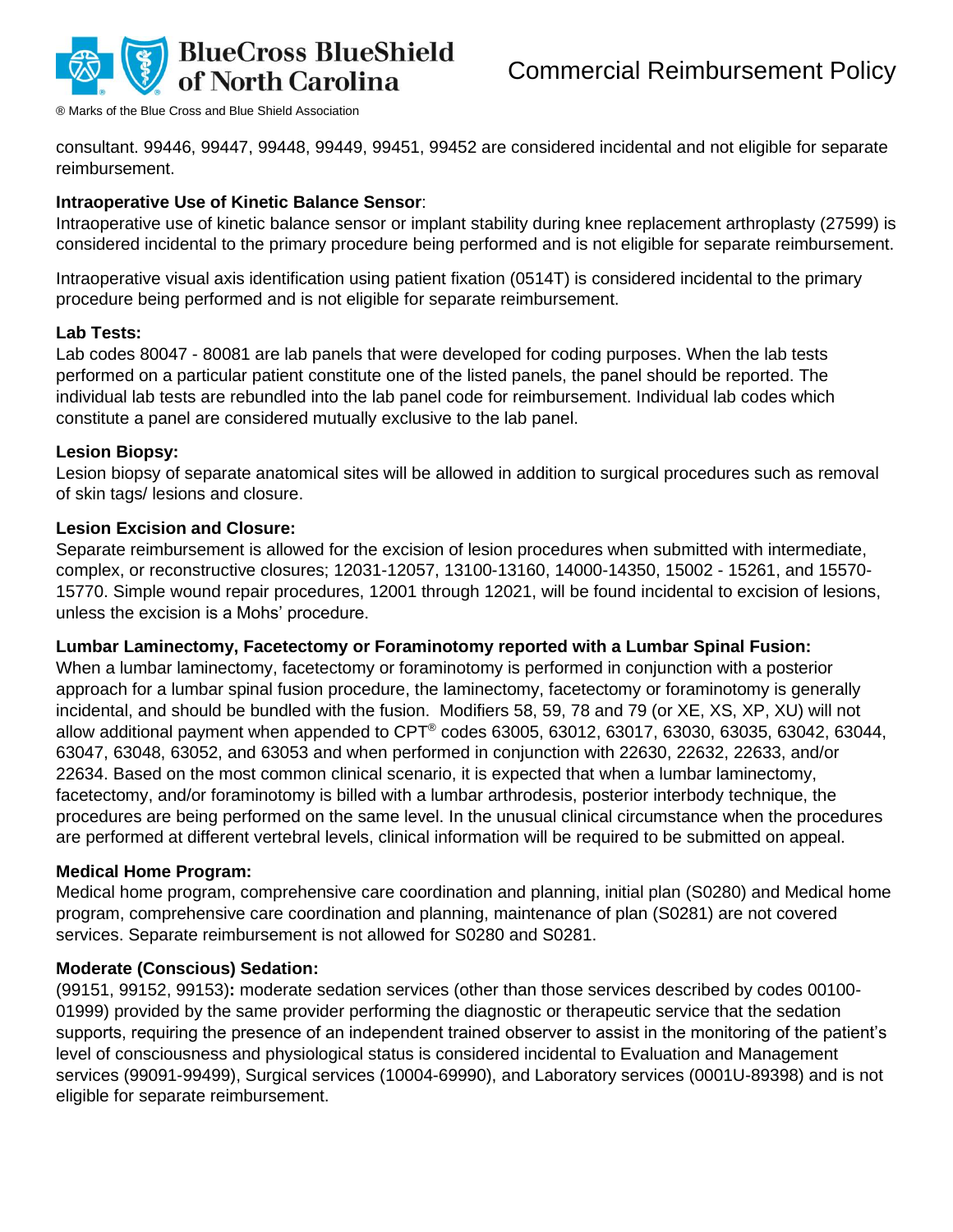

G0500 (Moderate sedation services provided by the same physician or other qualified health care professional performing a gastrointestinal endoscopy service) will be denied when a gastrointestinal endoscopic procedure has not been reported by the same physician for the same date of service.

#### **Monitoring Feature/Device:**

Monitoring feature/device, stand-alone or integrated, any type, includes all accessories, components and electronics, not otherwise classified (A9279) is considered incidental to all monitoring systems and not eligible for separate reimbursement.

#### **Myocardial Strain Imaging:**

(93356) the quantitative assessment of myocardial mechanics using image-based analysis of local myocardial dynamics for the detection of myocardial malformation is considered incidental to the primary procedure being performed and is not eligible for separate reimbursement.

#### **Obstetrical Ultrasound:**

Ultrasound add-on codes indicating multiple gestation will be denied when the diagnosis code does not specify multiple gestation.

First trimester obstetrical ultrasound (76801) is considered to be incidental to obstetrical ultrasound with first trimester fetal nuchal translucency measurement (76813) unless there is a separate medical necessity indication for 76801.

#### **Outpatient Therapies Comprehensive Outpatient Rehabilitation Facilities (CORF) or Outpatient Physical Therapy Providers (OPT):**

All services other than Q4001-Q4051 billed with the revenue code 0270 (supplies and device) will be denied when the bill type is 0740-075Z (CORF/ORF). Any supplies billed with revenue code 0270 by a CORF/OPT are considered packaged and therefore will not be separately reimbursed.

#### **Pap Smears:**

Obtaining a pap smear is integral to the office visit. This includes both preventive and routine office visits. Separate reimbursement is not allowed for Q0091.

#### **Pediatric and Neonatal Critical Care:**

Codes 36000, 36140, 36620, 36510, 36555, 36400, 36405, 36406, 36420, 36600, 31500, 94002, 94003, 94004, 94375, 94610, 94660, 94760, 94761, 94762, 36430, 36440, 43752, 51100, 51701, 51702 and 62270 are considered incidental to 99468, 99471 and 99475 (Inpatient Neonatal and Pediatric Critical Care). The critical care procedure codes listed as a part of 99291 and 99292 are included in the Pediatric Neonatal Critical care and are considered incidental. Separate reimbursement is not allowed for incidental services.

#### **Pharmacologic Management:**

(90863) including prescription and review of medication, when performed with psychotherapy services is considered incidental and is not eligible for separate reimbursement.

#### **Pulse Oximetry:**

Non-invasive ear or pulse oximetry is considered an incidental service and not eligible for separate reimbursement.

#### **Remote Physiologic and Therapeutic Monitoring** :

Remote monitoring of physiologic parameter(s) and remote physiologic monitoring treatment management services (99453, 99454, 99457) as well as remote physiologic monitoring (98975, 98976, 98977, 98980, 98981) are considered incidental services and are not eligible for separate reimbursement.

#### **Respiratory Treatments:**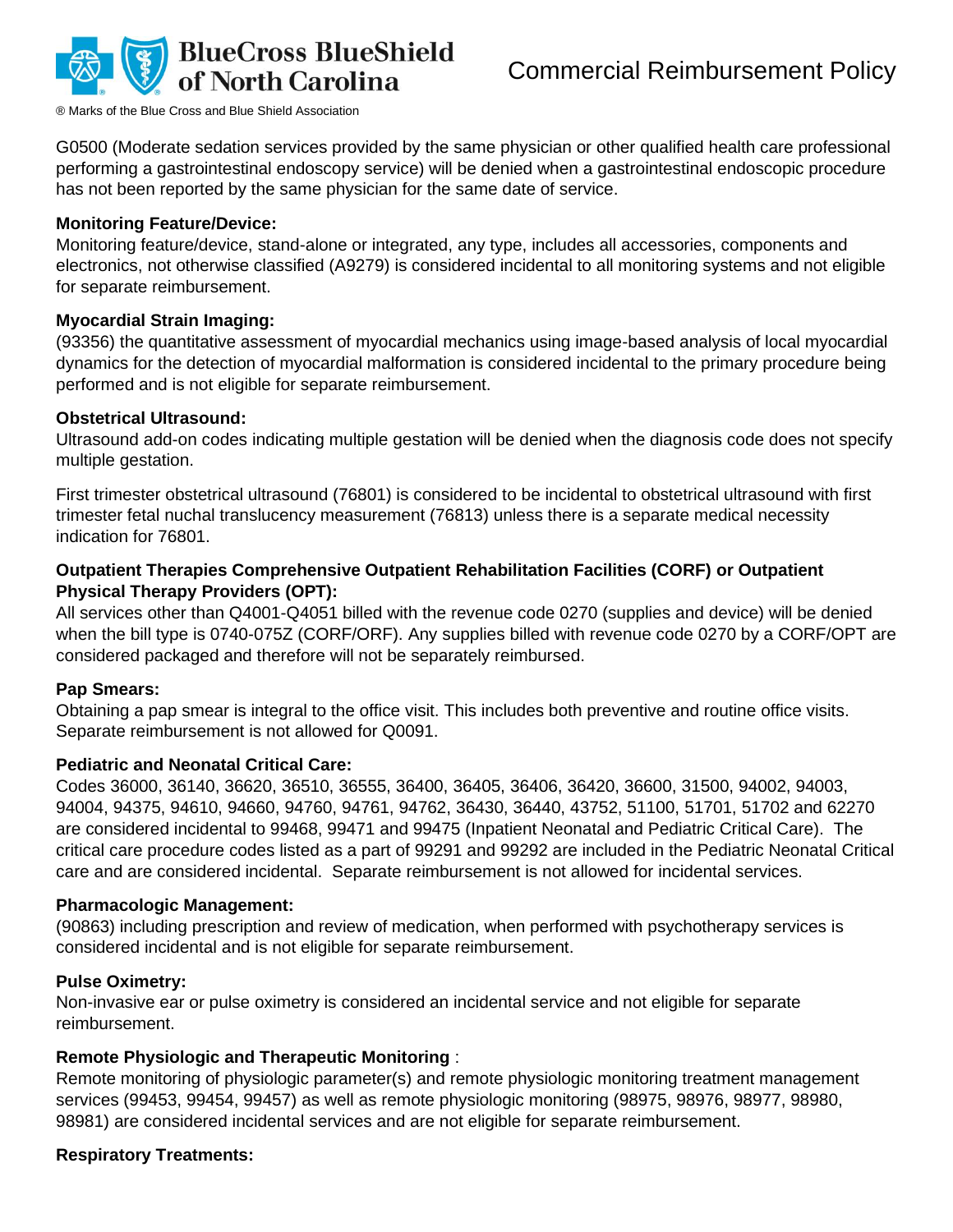

Demonstration and/or evaluation of patient utilization of an aerosol generator, nebulizer, metered dose inhaler or IPPB devise is considered mutually exclusive to an office visit and is not eligible for separate reimbursement.

#### **Robotic Surgical Systems:**

Surgical techniques requiring use of robotics surgical system (S2900) is considered incidental to surgical services. Payment for new technology is based on the outcome of the treatment rather than the "technology" involved in the procedure. Additional reimbursement is not provided for the robotic surgical technique.

#### **Shoulder Surgery:**

Certain procedures are commonly performed in conjunction with other procedures as a component of the overall service provided. Arthroscopic debridement (29822, 29823), when performed at the same time as a more complex primary procedure is considered integral to the primary procedure and not eligible for separate reimbursement.

#### **Specimen Collection:**

Specimen collection by any method (venipuncture, central venous access, nasal/throat swab, etc.) is considered incidental to Evaluation and Management services, Surgical services, and Laboratory services regardless of place of service. Separate reimbursement is not allowed for 36400, 36405, 36406, 36410, 36415, 36416, 36420, 36425, 36600, G2023, G2024, and S9529. Other Central Venous Access procedures for collection of blood specimens from a completely implantable venous access device (36591) and collection of blood specimen using established central or peripheral catheter, venous, not otherwise specified (36592) will be considered incidental to Evaluation and Management services, Surgical services and Laboratory services.

#### **STAT or After Hours Laboratory Charges:**

Additional charges for STAT or after hours laboratory services are considered an integral part of the laboratory charge and not eligible for separate reimbursement.

#### **Surgical Supplies:**

Surgical supplies will be considered incidental to Surgical; Laboratory; Inpatient, Outpatient or Office Medical Evaluation and Management; and Consultation services.

Surgical dressings applied in the provider's office are considered incidental to the professional services of the health care practitioner and are not separately payable. Surgical dressings billed in the provider's office (place of service 11) will be denied.

Surgical trays and miscellaneous medical and/or surgical supplies are generally considered incidental to all medical, chemotherapy, surgery, and radiology services, including those performed in the office setting.

Supplies (except those related to splinting and casting) are considered components of the 0, 10, and 90-day global surgical package, and are not separately billable on the same date of service as the 0, 10, or 90-day procedure.

Supplies are not covered when they do not require a prescription and can be purchased by the member overthe-counter or when they are given to the member as take-home supplies. Medical and/or surgical supplies, such as dressings and packings, used during the course of an office visit are generally considered incidental to the office visit.

Anti-embolism stockings (TED hose), elastic stockings, support hose, foot coverings, leotards, knee supports, surgical leggings, gauntlets, and pressure garments for the arms and hands are examples of items that are not ordinarily covered.

#### **Supplies and Equipment Provided in the Facility Setting:**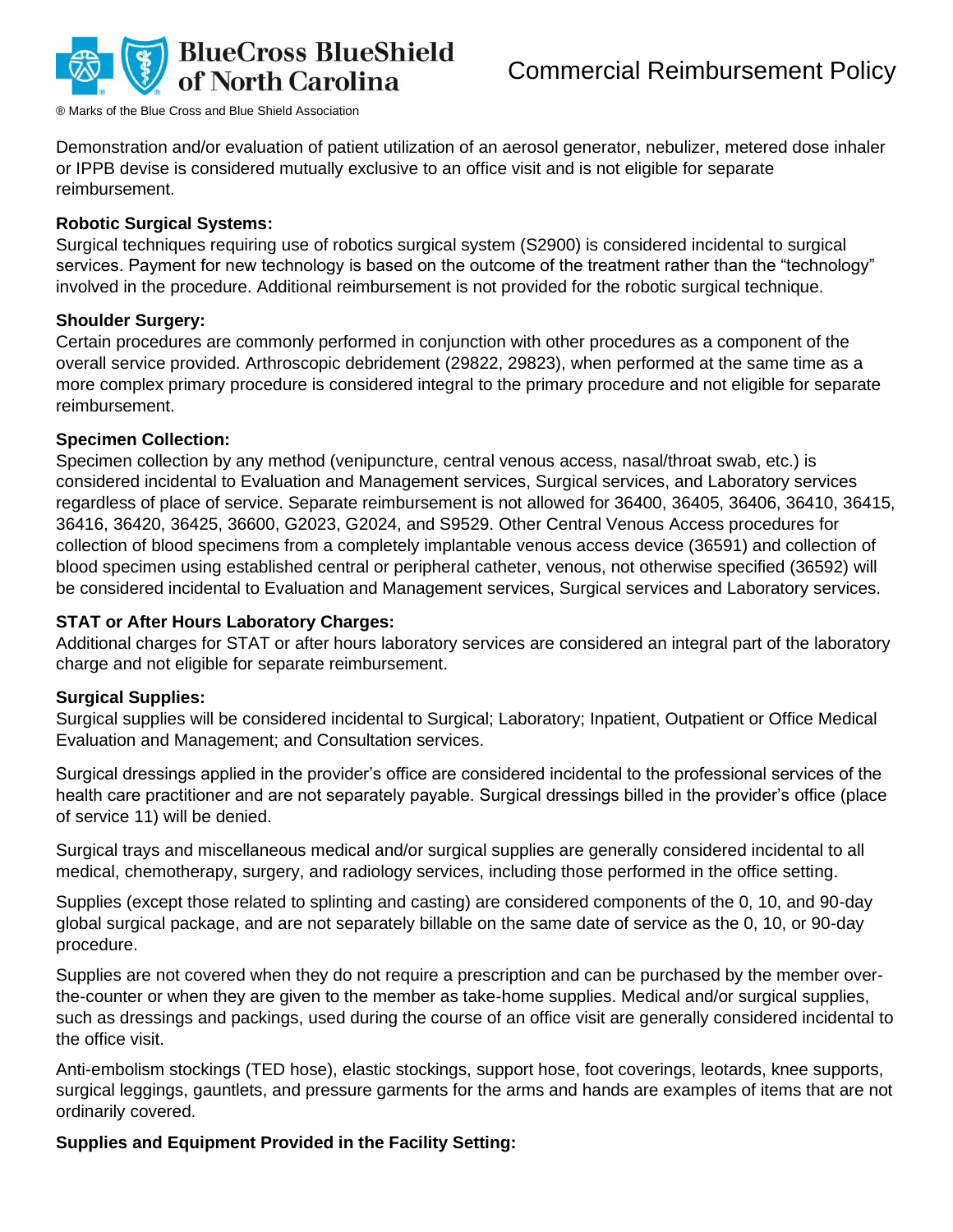

Supplies and equipment services billed in a facility setting are not reimbursable and will be denied when billed with inpatient or facility places of service.

#### **Transvaginal Ultrasound:**

Transvaginal ultrasound (76830) is considered mutually exclusive to a hysterosonography with or without color flow Doppler (76831).

#### **Travel Allowance:**

Travel allowance one way in connection with medically necessary laboratory specimen collection drawn from home bound or nursing home bound patient; prorated miles actually travelled (P9603) or prorated trip charge (P9604) is considered incidental to Evaluation and Management services, Surgical services, and Laboratory services and not eligible for separate reimbursement.

#### **Urgent Care Services:**

Additional reimbursement will not be allowed for S9088 - Services provided in an urgent center (list in addition to code for service) or S9083 - Global fee urgent care centers. These codes are considered incidental to the primary service(s) rendered.

#### **Wheelchair Bundling:**

The items listed in the CMS Wheelchair Unbundled Column I/Column II document are considered incidental to/included in the allowance for the item listed in Column I, therefore separate reimbursement will not be provided for the items in Column II when provided in association with the item(s) in Column I.

#### **Vision Services:**

Determination of refractive state (92015) performed incidental to a medical eye exam is permissible and may be covered when performed outside of any global allowance and subject to member benefits.

#### **X-Rays:**

When the entire spine, survey study is billed (72082, 72083, 72084) with cervical spine films (72040, 72050, 72052), thoracic spine films (72070, 72072, 72074) or lumbosacral spine films (72100, 72110, 72114, 72120) only the entire spine, survey study code is allowed. When a single view X-Ray code is billed with a multiple view X-Ray code, only the multiple view X-Ray code is allowed (e.g., 72020 with 72040, 72070, or 72100). Only one professional and one technical component are allowed per X-Ray.

# **Rationale**

#### **The guidelines addressed in this policy are not an all-inclusive listing.**

For global payment of diagnostic tests and radiology services, total payment will be based on no more than the equivalent global service regardless of whether the billing is from the same or different provider. If one provider bills for the global service and the same or different provider also bills for either the technical or professional component for the same test or service, then the first claim processed will be processed normally. The second claim processed will either be denied (if the first claim processed was for the global service) or will have the remaining component service appended to the global (if the first claim processed was for either the technical or professional component.

Out of Sequence claims are claims involving procedures where unique CPT® codes have been established for two or more components of a procedure as well as the more comprehensive procedure. In most situations, there are three separate codes, two each addressing distinct components of the procedure and a third addressing the comprehensive procedure. When all components are performed on the same date of service and are billed together, services are recoded into the more comprehensive procedure. When all components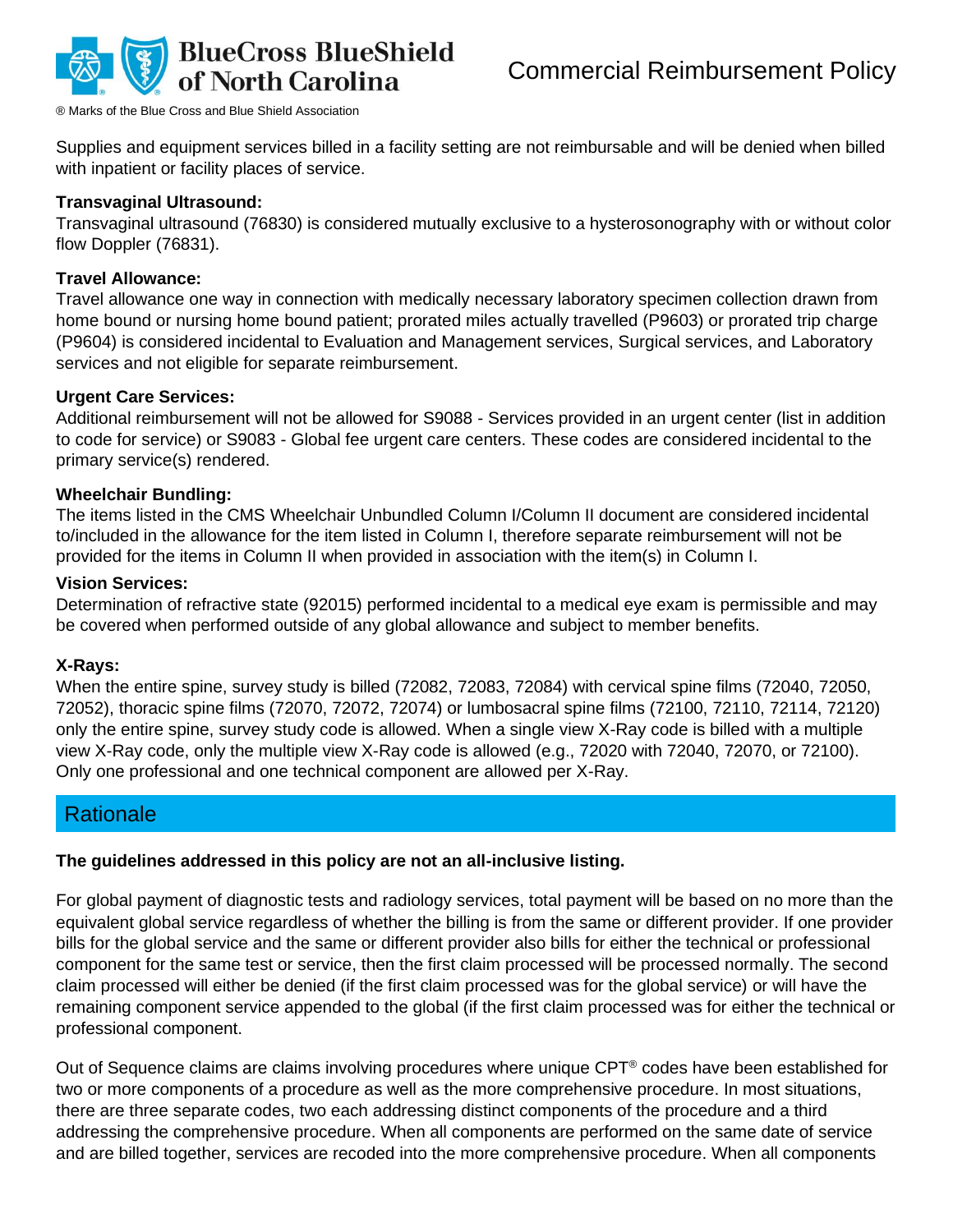

are performed on the same date of service and are billed on multiple claims at different times, the subsequent services will be denied if inclusive to the service already billed or recoded to the remaining portion of the service.

# Billing and Coding

Applicable codes are for reference only and may not be all inclusive. For further information on reimbursement guidelines, please see Administrative Policies on the Blue Cross NC web site at www.bcbsnc.com. They are listed in the Category Search on the Medical Policy search page.

### Related policy

**[Durable Medical Equipment \(](https://www.bluecrossnc.com/document/durable-medical-equipment-dme)Medical Policy)**

**[ECG Reimbursement](https://www.bluecrossnc.com/document/ecg-reimbursement)**

**[Evaluation and Management Services](https://www.bluecrossnc.com/document/evaluation-and-management-services)**

**[Global Surgery](https://www.bluecrossnc.com/sites/default/files/document/attachment/services/public/pdfs/medicalpolicy/global_surgery.pdf)**

**[Guidelines for Global Maternity Reimbursement](https://www.bluecrossnc.com/document/guidelines-global-maternity-reimbursement)**

**[Immunization Guidelines](https://www.bluecrossnc.com/document/immunization-guidelines)**

**[Intraoperative Neurophysiologic Monitoring](https://www.bluecrossnc.com/document/intraoperative-neurophysiologic-monitoring-sensory-evoked-potentials-motor-evoked) (Medical Policy)**

**[Modifier Guidelines](https://www.bluecrossnc.com/document/modifier-guidelines)**

**[Multiple Surgical Procedure Guidelines](https://www.bluecrossnc.com/document/multiple-surgical-procedure-guidelines-professional-providers)**

#### **[NCCI](https://www.bluecrossnc.com/sites/default/files/document/attachment/services/public/pdfs/medicalpolicy/ncci.pdf)**

**[Outpatient Code Editor \(OCE\) Edits](https://www.bluecrossnc.com/document/outpatient-code-editor-oce-edits)**

**[Professional Pathology Billing Guidelines](https://www.bluecrossnc.com/document/professional-pathology-billing-guidelines-ahs-r2169)**

**[Surgical Treatment of Sinus Disease](https://www.bluecrossnc.com/document/surgical-treatment-sinus-disease) (Medical Policy)**

**[Wheelchairs \(Manual and Power Operated\)](https://www.bluecrossnc.com/document/wheelchairs-manual-and-power-operated-0) (Medical Policy)**

#### References

Medical Policy Advisory Group - 10/2003

Medical Policy Advisory Group - 03/10/2005

Medical Policy Advisory Group - 03/24/2006

Senior Medical Director – 6/23/2010

Senior Medical Director Review – 5/26/2011

Medical Director review – 3/2012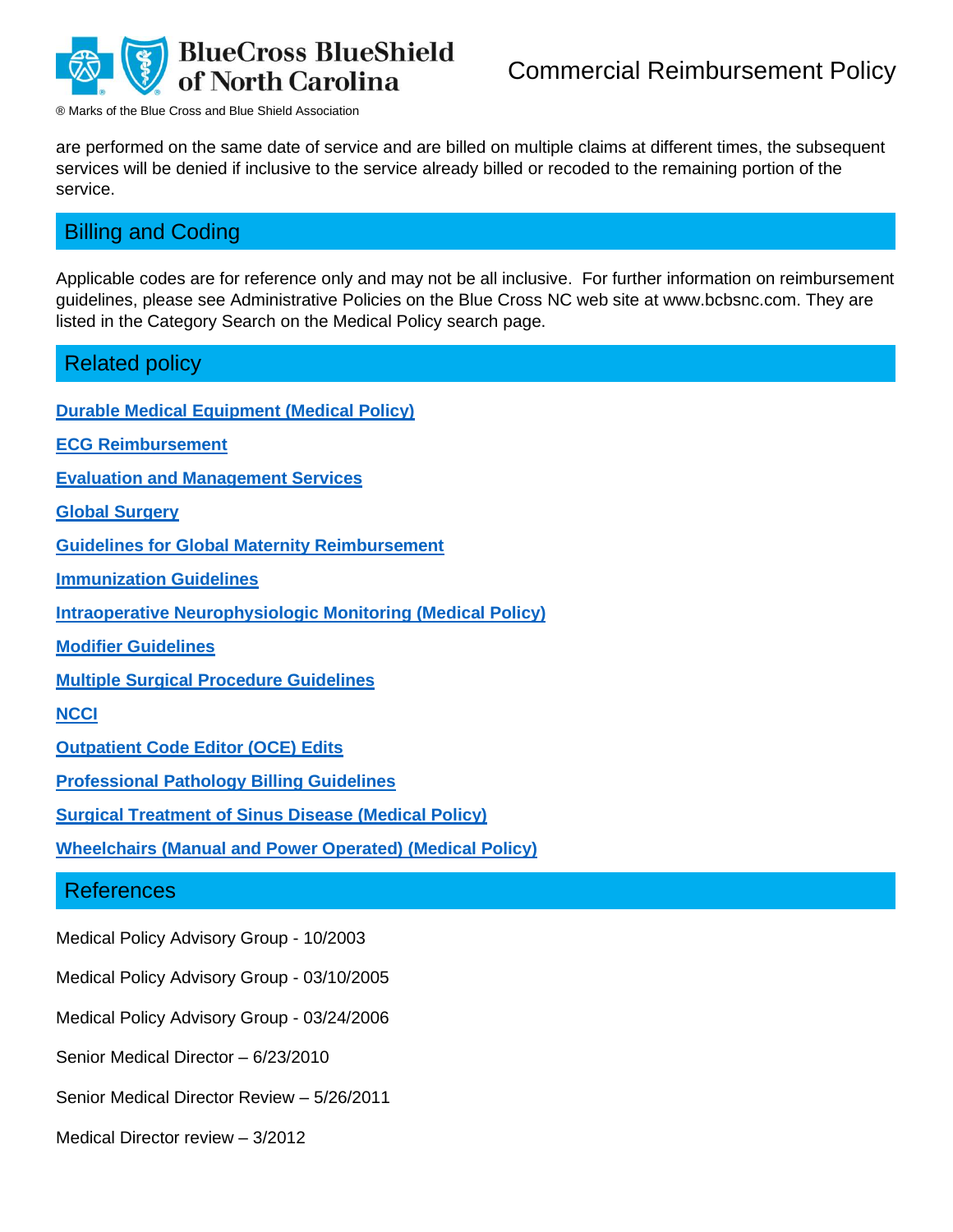**BlueCross BlueShield** Commercial Reimbursement Policy

**North Carolina** ® Marks of the Blue Cross and Blue Shield Association

Medical Director review 5/2013

Medical Director review 7/2015

RPOC review 5/2018

Healthcare Common Procedure Coding System

American Medical Association, *Current Procedural Terminology* (CPT® )

Centers for Disease Control and Prevention, International Classification of Diseases, 10<sup>th</sup> Revision

Centers for Medicare & Medicaid Services, CMS Manual System, and Medicare Claims Processing Manual 100-04

CMS National Correct Coding Initiative edits homepage: <http://www.cms.gov/Medicare/Coding/NationalCorrectCodInitEd/NCCI-Coding-Edits.html>

# **History**

| 3/00    | Removed Blue Edge references.                                                                                                                                                                                                                                                                                                                                                                                                                                                     |
|---------|-----------------------------------------------------------------------------------------------------------------------------------------------------------------------------------------------------------------------------------------------------------------------------------------------------------------------------------------------------------------------------------------------------------------------------------------------------------------------------------|
| 5/00    | Corrected specimen handling paragraph to state will be covered. Stipulation "when<br>performed in the provider's office and the independent laboratory (not the provider)<br>submits claims for tests performed" has been deleted. Added to Policy Guideline<br>section, "The guidelines addressed in this policy are not an all-inclusive listing."                                                                                                                              |
| 9/01    | Medical Policy Advisory Group review. No change in policy.                                                                                                                                                                                                                                                                                                                                                                                                                        |
| 11/01   | Coding format change.                                                                                                                                                                                                                                                                                                                                                                                                                                                             |
| 5/02    | Added the following codes: 87620, 87621, and 87622 (Human papillomavirus HPV) as<br>eligible codes for pathologists. Removed the Starred procedures section from this<br>policy. Corrected Ultrasonic Guidance for Needle Biopsy paragraph to state will be<br>covered when services are rendered on the same day by the same provider.                                                                                                                                           |
| 12/02   | Policy reformatted. Additional key words added. Additional information added<br>regarding bundling guidelines. Coding changes.                                                                                                                                                                                                                                                                                                                                                    |
| 02/03   | The following statements were added "Bone Marrow or Stem Cell Services/Procedures<br>- Codes 38204, 38207, 38208, 38209, 38210, 38211, 38212, 38213, 38214, 38215,<br>G0265, G0266 and G0267 are considered incidental to 38240, 38241 and 38242.<br>Separate reimbursement is not allowed for incidental services." Added the new 2003<br>cpt code 36416 to the Venipuncture section of the policy. Added new 2003 HCPCS<br>code G0268 to Ear Wax Removal section of the policy. |
| 4/03    | This policy applies to Blue Care, Blue Choice, Blue Options, and Classic Blue products<br>only. Clarified this point in the policy.                                                                                                                                                                                                                                                                                                                                               |
| 11/03   | Medical Policy Advisory Group review. Policy updated with bundling edits.                                                                                                                                                                                                                                                                                                                                                                                                         |
| 02/04   | Reference to HCFA revised to CMS.                                                                                                                                                                                                                                                                                                                                                                                                                                                 |
| 3/04    | The following statement added to the Injection Procedures section of the policy<br>"Injection procedure 90782 and 90784 is considered incidental to 99211. Separate<br>reimbursement is not allowed for incidental services." New Visit Frequency was added<br>to this policy under the Topic of Frequent Interest section.                                                                                                                                                       |
| 6/10/04 | Removed bundling guideline for Venipuncture. Please see new policy entitled: Code<br>Bundling Rules Not Addressed in Claim Check, Policy ADM9028 with an effective date<br>of 6/10/04.                                                                                                                                                                                                                                                                                            |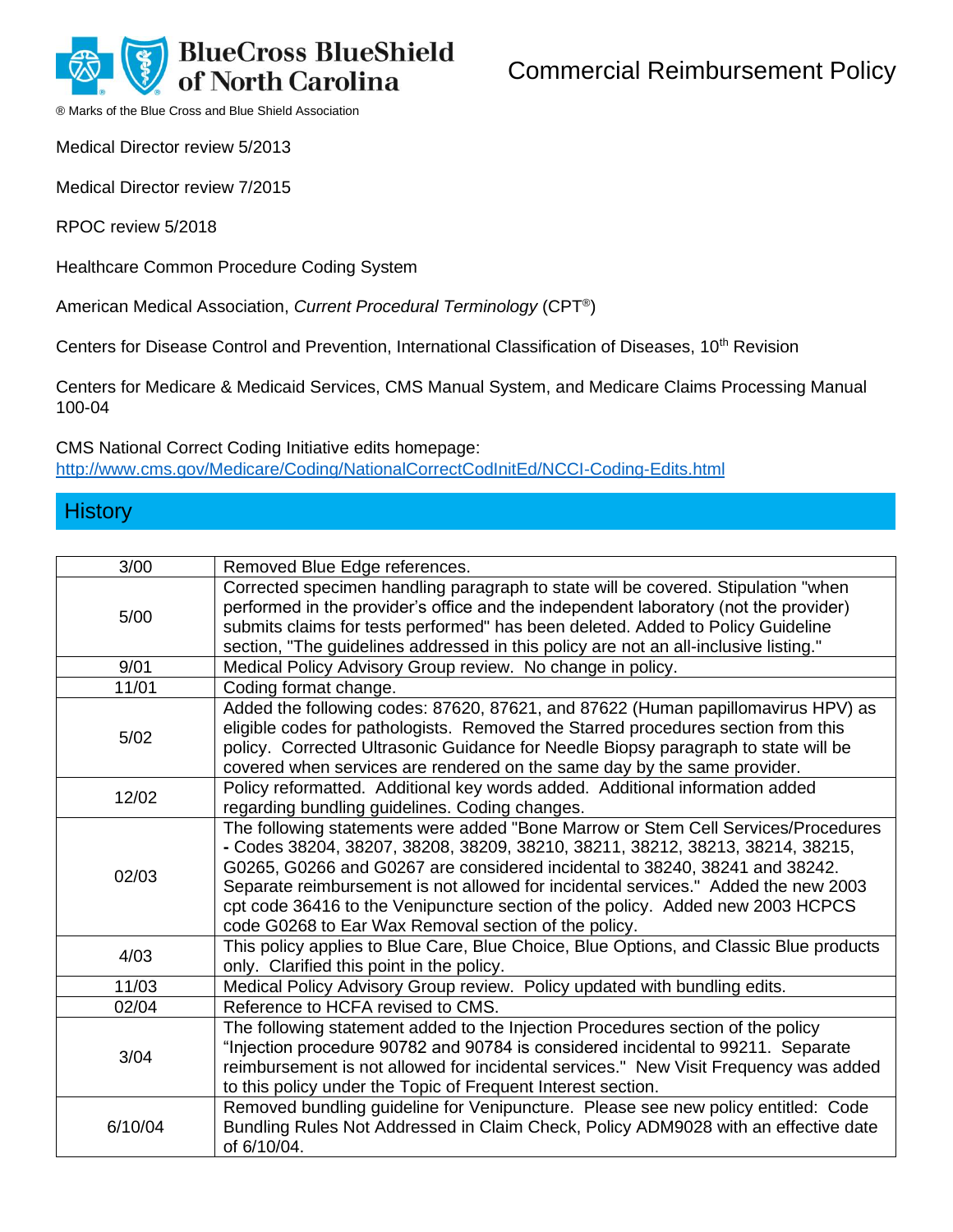

| 6/11/04  | Effective 07/01/04. Revisions under the "Topic of Frequent Interest" section of the<br>policy, Fluoroscopic Guidance "Fluoroscopic Guidance- In general, fluoroscopic<br>guidance is considered incidental to the procedure being done. However, code 76005<br>will be allowed separately when reported with 27096, 62270-62282, 62310-62319,<br>64470-64484, 64622-64627. 76005 will be considered incidental to 72275 -<br>Epidurography, radiological supervision and interpretation."<br>Ear Wax Removal- Ear wax removal (69210 and G0268) is considered incidental to<br>medical or surgical services. Separate reimbursement is not provided for ear wax<br>removal. Notification date 04/22/04. Effective date 07/01/04.                                                                                                                                                                                                                                                                                                                                                                                                                                                                                                            |
|----------|---------------------------------------------------------------------------------------------------------------------------------------------------------------------------------------------------------------------------------------------------------------------------------------------------------------------------------------------------------------------------------------------------------------------------------------------------------------------------------------------------------------------------------------------------------------------------------------------------------------------------------------------------------------------------------------------------------------------------------------------------------------------------------------------------------------------------------------------------------------------------------------------------------------------------------------------------------------------------------------------------------------------------------------------------------------------------------------------------------------------------------------------------------------------------------------------------------------------------------------------|
| 4/07/05  | Medical Policy Advisory Group reviewed policy on 03/10/2005. Removed the following<br>statements as they no longer apply: "Starred Procedures- Established patient<br>Evaluation and Management services will not be allowed unless submitted with a -25<br>modifier, indicating a significant, separately identifiable service. As always, office notes<br>should document the additional services."                                                                                                                                                                                                                                                                                                                                                                                                                                                                                                                                                                                                                                                                                                                                                                                                                                       |
| 5/19/05  | Revised "Voiding Pressure Studies" to "Voiding pressure (VP) (51795) studies any<br>technique are considered incidental to intra-abdominal voiding pressure (AP) (51797)<br>studies.                                                                                                                                                                                                                                                                                                                                                                                                                                                                                                                                                                                                                                                                                                                                                                                                                                                                                                                                                                                                                                                        |
| 12/15/05 | Added "Robotic Surgical Systems" to indicate that payment for new technology is<br>based on the outcome of the treatment rather than the "technology" involved in the<br>procedure. Additional reimbursement is not provided for the robotic surgical technique.                                                                                                                                                                                                                                                                                                                                                                                                                                                                                                                                                                                                                                                                                                                                                                                                                                                                                                                                                                            |
| 02/02/06 | Removed the bundling guidelines for Anesthesia complicated by emergency conditions.<br>See policy entitled Code Bundling Rules Not Addressed in Claim Check, Policy<br>Number ADM9028.                                                                                                                                                                                                                                                                                                                                                                                                                                                                                                                                                                                                                                                                                                                                                                                                                                                                                                                                                                                                                                                      |
| 02/16/06 | Added the following statements under Injection Procedures: December 31, 2005 CPT<br>deleted code 90782, 90783, 90784 and 90788. New January 1, 2006, CPT codes are<br>reference in policy "Code Bundling Rules Not Addressed in Claim Check".<br>Removed the following statements from Injection Procedures: Injection procedure<br>90788 is allowed in addition to all other medical, surgical, and chemotherapy services.<br>Injection procedures 90782 and 90784 will be considered incidental to surgery,<br>radiology, and anesthesia services. Injection procedures 90782 and 90784 are<br>considered incidental to 99211. Separate reimbursement is not allowed for incidental<br>services. Injection procedure 90783 will be considered incidental to anesthesia<br>services. A therapeutic, prophylactic or diagnostic injection (90782) is considered<br>mutually exclusive to professional services for allergen immunotherapy (95115-95134).<br>Added the following information to Introduction of Needle or Intracatheter into a<br>Vein: Removed December 31, 2005 deleted CPT codes 90780, 90781, 90782, and<br>90784. Added new 2006 CPT codes 90760, 90761, 90765, 90766, 90767, 90768,<br>90772, 90773, 90774, and 90775. |
| 3/30/06  | Added section for Allergen Immunotherapy. Added to the section Ultrasonic Guidance<br>for Needle Biopsy - "Separate reimbursement is allowed for 76942 (Ultrasonic<br>Guidance for Needle Biopsy) when submitted with 76645 (Ultrasound, Breast(s)<br>(unilateral or bilateral), B-scan and or real time with image documentation). Removed<br>the bundling guidelines for Hot or Cold Packs. Removed the bundling guidelines for<br>Introduction of Needle or Intracatheter. Section contained information for CPT codes<br>effective January 1, 2006. Removed the bundling guidelines under Casting Application<br>and Strapping - "A4580, 'cast supplies (e.g., plaster),' will be considered incidental to<br>casting/strapping codes 29000-29799. The cost of the cast or splint is included in the<br>basic value of the application and its corresponding code and does not provide<br>separate reimbursement."                                                                                                                                                                                                                                                                                                                      |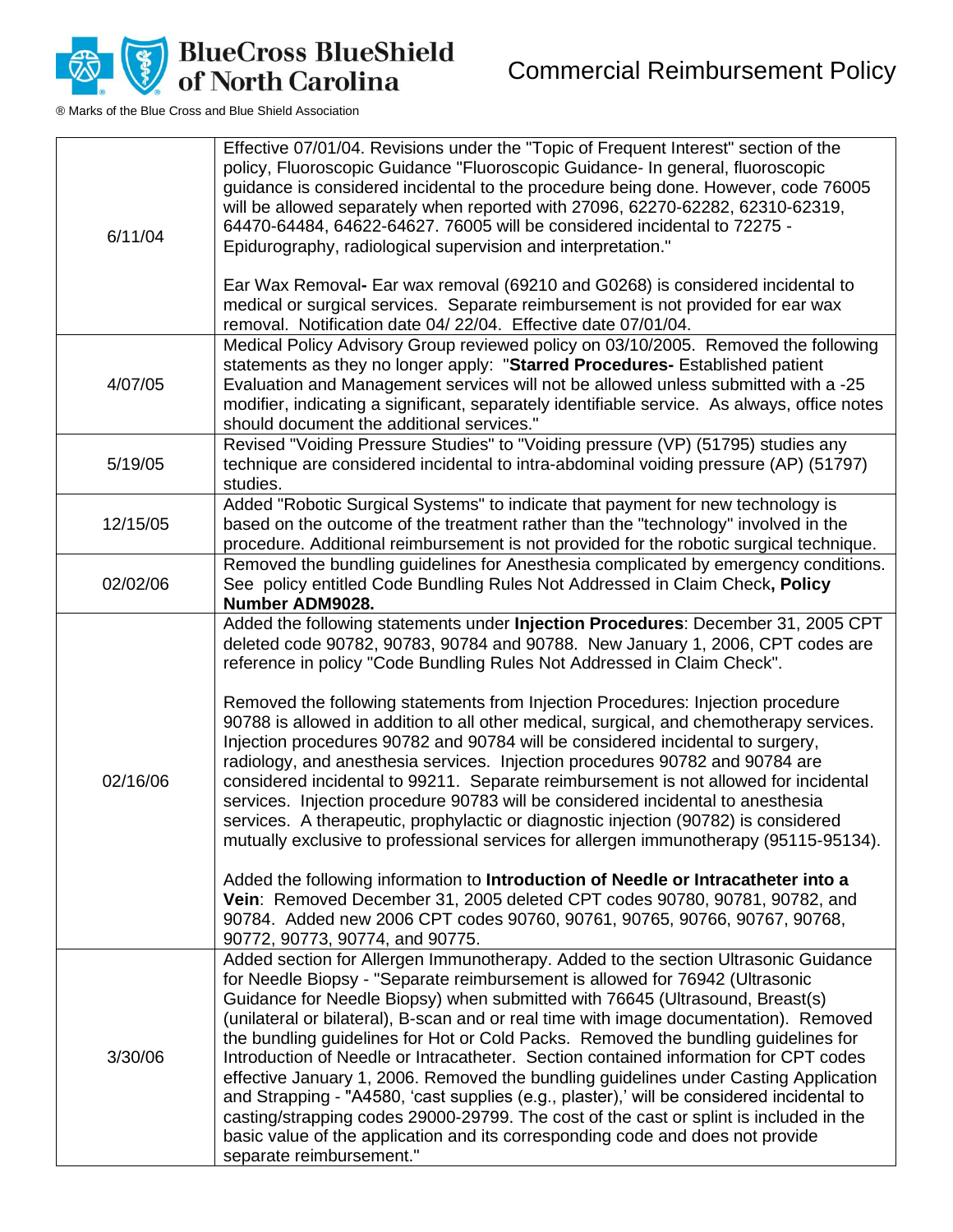Commercial Reimbursement Policy



| 5/8/06   | Medical Policy Advisory Group review 3/24/06 including revisions noted above. No<br>additional changes required to policy criteria. Policy number added to the Key Words<br>Section.                                                                                                                                                                                                                                                                                                                                                                                                                                                                                                                                                                                                                                                                                                                                                                                                                                                                                                                                                                                                                                                                                                                            |
|----------|-----------------------------------------------------------------------------------------------------------------------------------------------------------------------------------------------------------------------------------------------------------------------------------------------------------------------------------------------------------------------------------------------------------------------------------------------------------------------------------------------------------------------------------------------------------------------------------------------------------------------------------------------------------------------------------------------------------------------------------------------------------------------------------------------------------------------------------------------------------------------------------------------------------------------------------------------------------------------------------------------------------------------------------------------------------------------------------------------------------------------------------------------------------------------------------------------------------------------------------------------------------------------------------------------------------------|
| 6/5/06   | Revised guidelines to be consistent with Medicare for reimbursement to pathologists for<br>interpretation of clinical labs with an effective date of August 18, 2006.                                                                                                                                                                                                                                                                                                                                                                                                                                                                                                                                                                                                                                                                                                                                                                                                                                                                                                                                                                                                                                                                                                                                           |
| 8/21/06  | Removed statement "Injection Procedures - December 31, 2005 CPT deleted code<br>90782, 90783, 90784 and 90788. New January 1, 2006, CPT codes are reference in<br>policy "Code Bundling Rules Not Addressed in Claim Check". Removed the following<br>CPT codes from "Pathologists" statement; 80500, 80502,85060,85097, 86077,<br>86078, 86079, 86499, 86510, 86580, 86585, 87620, 87621, and 87622. Added CPT<br>codes 84166 and 86355 to "Pathologists" statement.                                                                                                                                                                                                                                                                                                                                                                                                                                                                                                                                                                                                                                                                                                                                                                                                                                           |
| 10/16/06 | "Specimen Handling and/or Conveyance or Implementation of Orders for Devices" to<br>"Specimen Handling and/or Conveyance." and clarified reimbursement policy for 99000.                                                                                                                                                                                                                                                                                                                                                                                                                                                                                                                                                                                                                                                                                                                                                                                                                                                                                                                                                                                                                                                                                                                                        |
| 11/05/07 | In the Pathologist section added code 85060 to the list of codes eligible for clinical<br>interpretation. Changed the wording from "Pathology interpretation of all other codes in<br>the 80002-87999 range is considered an integral service." to "Pathology interpretation<br>of all other codes in the 80002-87999 range is considered an integral to the laboratory<br>test." Changed the words "mutually exclusive" to "incidental" in the Cardiac Stress Test<br>section. Removed code 93000 and 93040 because the incidental logic no longer<br>applies to 99291 and 99292 in the Critical Care section. Code 93798 removed from the<br>Electrocardiograms section. Removed code 82800, 82805, 82810, 93000, 93040 and<br>94640 because the incidental logic no longer applies to codes 99296, 99294, 99295,<br>99296 and 99298 in the Neonatal Intensive Care Services. Changed the word from<br>"incidental" to "mutually exclusive" in the Transvaginal Ultrasound section. Removed<br>the Maldistribution of Inspired Gas, Chlamydia Testing by Direct or Amplified Probe<br>Technique, Fluoroscopic Guidance and Voiding Pressure Studies section. Removed<br>any deleted codes. Policy reviewed 10/26/07 by Senior Medical Director of Provider<br>Partnerships, Medical and Reimbursement Policy. |
| 12/03/07 | Preoperative and Postoperative section was removed from "Topics of Frequent Interest<br>Related to Blue Care, Blue Choice, Blue Options, and Classic Blue Products" and<br>added to "Discussion Related to Blue Care, Blue Choice, Blue Options, and Classic<br>Blue Products." Added "Administration Fee for Injectable(s): In accordance with CPT<br>guidelines the administration fee for injectable(s) (90772 - 90775) will be covered in<br>additional to the cost of the drug(s), which are eligible for coverage. Removed "an" from<br>"Pathology interpretation of all other codes in the 80002-87999 range is considered an<br>integral to the laboratory test. Added "for" to "Separate reimbursement is not allowed<br>integral services." Reference added to clarify that "Blue Advantage" applies to this<br>policy.                                                                                                                                                                                                                                                                                                                                                                                                                                                                               |
| 05/05/08 | Added BCBSNC does not automatically reassign or reduce the code level of evaluation<br>and management codes billed for covered services, with the exception of the new visit<br>frequency editing as described below. Removed any key words or deleted codes which<br>are no longer relevant to this policy. Policy reviewed 4/4/2008 by Vice President and<br>Senior Medical Director of Provider Partnerships, Medical and Reimbursement Policy.                                                                                                                                                                                                                                                                                                                                                                                                                                                                                                                                                                                                                                                                                                                                                                                                                                                              |
| 6/22/10  | Policy Number(s) removed (amw)                                                                                                                                                                                                                                                                                                                                                                                                                                                                                                                                                                                                                                                                                                                                                                                                                                                                                                                                                                                                                                                                                                                                                                                                                                                                                  |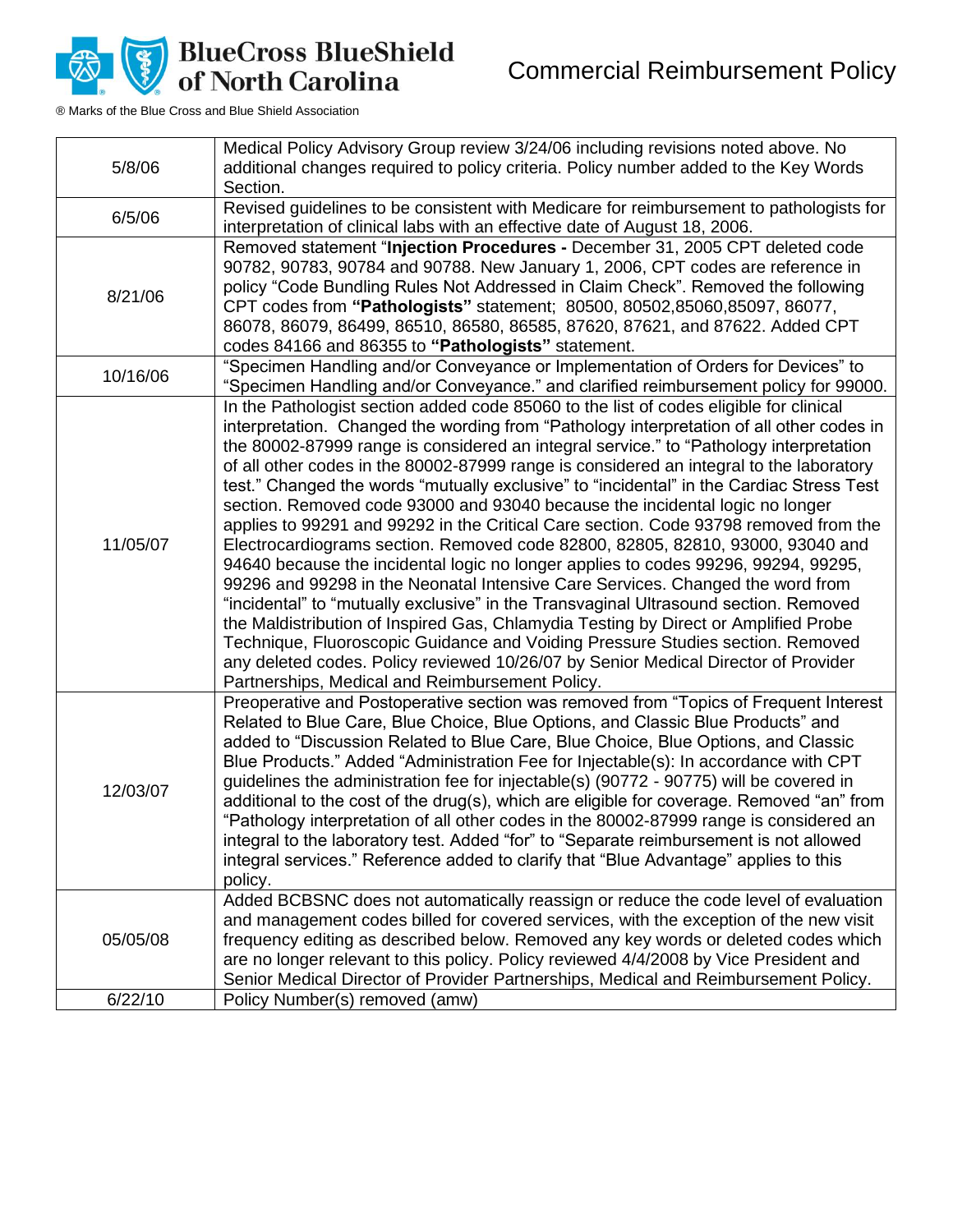

|           | Added guidelines for <b>Balloon Sinuplasty.</b> If Balloon Sinuplasty is performed in<br>conjunction with FESS it will be considered incidental to the major service and not<br>eligible for separate reimbursement. Refer to policy titled, "Balloon Sinuplasty for<br>Treatment of Chronic Sinusitis".                                                                                                                                                                                                                                                                                                                                                                                                                                                                                                                                                                                                                                                                                                                                                                                                                                                                                                                                                                                                                                                                                                                                                                                            |
|-----------|-----------------------------------------------------------------------------------------------------------------------------------------------------------------------------------------------------------------------------------------------------------------------------------------------------------------------------------------------------------------------------------------------------------------------------------------------------------------------------------------------------------------------------------------------------------------------------------------------------------------------------------------------------------------------------------------------------------------------------------------------------------------------------------------------------------------------------------------------------------------------------------------------------------------------------------------------------------------------------------------------------------------------------------------------------------------------------------------------------------------------------------------------------------------------------------------------------------------------------------------------------------------------------------------------------------------------------------------------------------------------------------------------------------------------------------------------------------------------------------------------------|
| 7/1/10    | Added "Clinical photography - for documentation/record-keeping purposes is<br>considered to be an integral part of an evaluation and management (E&M) service or<br>procedure and is, therefore, not eligible for separate reimbursement consideration."                                                                                                                                                                                                                                                                                                                                                                                                                                                                                                                                                                                                                                                                                                                                                                                                                                                                                                                                                                                                                                                                                                                                                                                                                                            |
|           | Removed the following statement; "Ear Wax Removal - Ear wax removal (69210 and<br>G0268) is considered incidental to medical or surgical services. Separate<br>reimbursement is not provided for ear wax removal." Refer to policy, Removal of<br>Impacted Cerumen. Senior Medical Director review 6/23/2010. (btw)                                                                                                                                                                                                                                                                                                                                                                                                                                                                                                                                                                                                                                                                                                                                                                                                                                                                                                                                                                                                                                                                                                                                                                                 |
| 1/18/2011 | Added CPT codes 31295, 31296 and 31297 to Balloon Sinuplasty in the section<br>"Topics of Frequent Interest." (adn)                                                                                                                                                                                                                                                                                                                                                                                                                                                                                                                                                                                                                                                                                                                                                                                                                                                                                                                                                                                                                                                                                                                                                                                                                                                                                                                                                                                 |
| 3/15/2011 | Lumbar Laminectomy, Facetectomy or Foraminotomy reported with a Lumbar<br>Spinal Fusion - When a lumbar laminectomy, facetectomy or foraminotomy is<br>performed with a posterior approach for a lumbar spinal fusion procedure, the<br>laminectomy is generally incidental, and should be bundled with the fusion. When a<br>claim is submitted reporting a posterior lumbar spinal fusion (22630/22632) and one of<br>the following laminectomy procedures, 63005, 63012, 63017, 63030, 63035, 63042,<br>63044, 63047 and 63048, the laminectomy will be denied as incidental to the primary<br>procedure, even if the 59 modifier is appended. New 2011 CPT codes added to Critical<br>Care Services and Neonatal Intensive Care sections. Allergen Immunotherapy and<br>Ultrasonic Guidance for Needle Biopsy sections were removed as they do not apply to<br>this policy any longer. Notification 3/15/2011 with an Effective date of 6/19/2011. (dpe)                                                                                                                                                                                                                                                                                                                                                                                                                                                                                                                                        |
| 6/7/2011  | Further defined "When a lumbar laminectomy, facetectomy or foraminotomy is<br>performed in conjunction with a lumbar spinal fusion procedure, the lumbar<br>laminectomy, facetectomy or foraminotomy will be considered incidental to the lumbar<br>spinal fusion." Notification 3/15/2011 with an Effective date of 6/19/2011. (dpe)<br>Policy implementation information from 3/30/2006-05/05/2008 restored.<br>Added information regarding After Hours Care and Specimen Handling. "After Hours<br>Care - Reimbursement is not provided for CPT codes 99050 and 99051 for a facility<br>credentialed and contracted as an urgent care center" and "CPT codes 99000 and<br>99001, the handling and/or conveyance of specimen, are eligible for payment to the<br>provider's office when the laboratory service is not performed in the provider's office<br>and the independent laboratory bills BCBSNC directly for the test. The independent<br>laboratory/reference laboratory will not be reimbursed for 99000 and 99001." Removed<br>the following information from Topics of Frequent Interest Related to Blue Care, Blue<br>Choice, Blue Options, and Classic Blue Products as no longer applicable: "Visual<br>Acuity Screening - Visual acuity screening (99173) is considered incidental to routine<br>office visits and preventive health visits. Separate reimbursement is not allowed for<br>incidental services." Notification given 6/7/2011 for effective date of 9/1/2011. (adn) |
| 3/30/12   | Added information to the Discussion section, Item D, regarding Global Allowance. The<br>global surgical package includes all necessary services normally furnished by the<br>surgeon before, during, and after a surgical procedure. The following was noticed<br>and will be effective 5/29/2012: Supplies (except those related to splinting and<br>casting) are considered components of the 0, 10, and 90-day global surgical package,<br>and are not separately billable on the same date of service as the 0, 10, or 90-day<br>procedure. For global payment of diagnostic tests and radiology services, total payment                                                                                                                                                                                                                                                                                                                                                                                                                                                                                                                                                                                                                                                                                                                                                                                                                                                                        |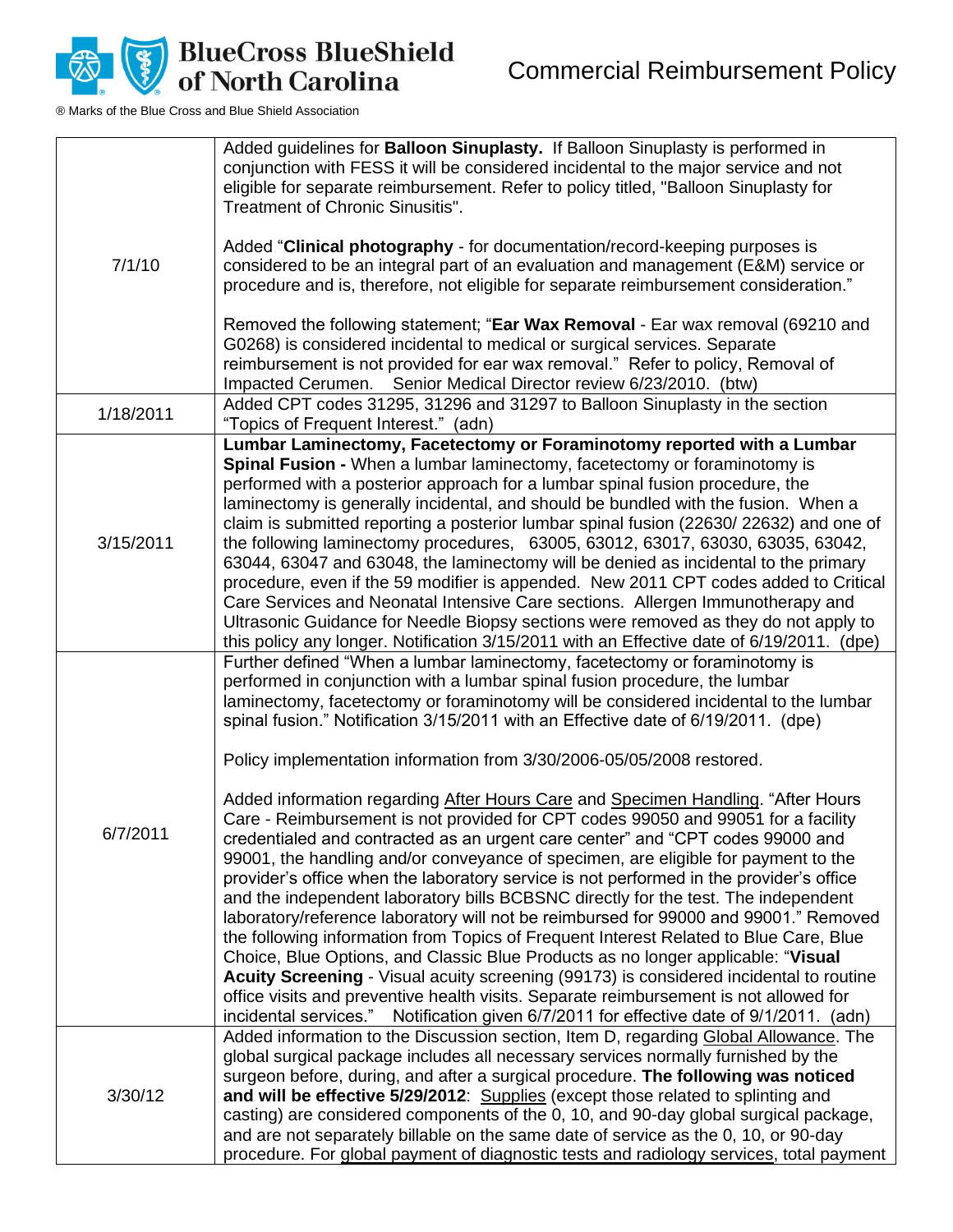

|          | will be based on no more than the equivalent global service regardless of whether the<br>billing is from the same or different provider. If one provider bills for the global service<br>and the same or different provider also bills for either the technical or professional<br>component for the same test or service, then the first claim processed will be processed<br>normally. The second claim processed will either be denied (if the first claim processed<br>was for the global service), or will have the remaining component service appended to<br>the global (if the first claim processed was for either the technical or professional<br>component). Claims for surgical dressings billed in the provider's office (place of service<br>11) will be denied, because they are considered part of the professional/procedural<br>service. Supplies and materials furnished by the provider (drugs, trays, and materials)<br>above and beyond those usually included with the procedure(s) performed should be<br>separately reported by the provider. Professional radiology services in the inpatient or<br>outpatient hospital setting are not eligible for payment unless the provider is an<br>anesthesiologist, neurologist, obstetrician/gynecologist, emergency medicine specialist,<br>physical medicine specialist, radiologist, or radiation oncologist. The intent of this edit is<br>to avoid duplicate payment for services that were performed by another provider.<br>Normally, the radiology group associated with the hospital will bill these procedures<br>because they performed the official interpretation; an additional allowance for a second<br>provider's interpretation of the test results will not be allowed. (A specific exception to<br>this policy is made for supervision and interpretation of angiography). In the unusual<br>situation where a provider not included among the above specialties furnishes the sole<br>interpretation of the professional radiology service, documentation of this circumstance<br>could be submitted for reconsideration.<br>In the Topics of Frequent Interest section, the following statement was added under<br>subtitle for Chemotherapy: Intravenous infusion codes are not allowed in addition to<br>intravenous chemotherapy administration services unless the intravenous infusion<br>represents a treatment apart from chemotherapy administration. The reason for a<br>separate intravenous infusion should be noted in the medical record, and the service |
|----------|------------------------------------------------------------------------------------------------------------------------------------------------------------------------------------------------------------------------------------------------------------------------------------------------------------------------------------------------------------------------------------------------------------------------------------------------------------------------------------------------------------------------------------------------------------------------------------------------------------------------------------------------------------------------------------------------------------------------------------------------------------------------------------------------------------------------------------------------------------------------------------------------------------------------------------------------------------------------------------------------------------------------------------------------------------------------------------------------------------------------------------------------------------------------------------------------------------------------------------------------------------------------------------------------------------------------------------------------------------------------------------------------------------------------------------------------------------------------------------------------------------------------------------------------------------------------------------------------------------------------------------------------------------------------------------------------------------------------------------------------------------------------------------------------------------------------------------------------------------------------------------------------------------------------------------------------------------------------------------------------------------------------------------------------------------------------------------------------------------------------------------------------------------------------------------------------------------------------------------------------------------------------------------------------------------------------------------------------------------------------------------------------------------------------------------------------------------------------------------------------------------------------------------------------------------------|
|          | code modifier for a distinct procedure appended to the procedure code for intravenous<br>infusion. Added description of "out of sequence" claims to Policy Guidelines section.<br>Added new CPT codes 22633 and 22634 to subtitled section on Lumbar Laminectomy.                                                                                                                                                                                                                                                                                                                                                                                                                                                                                                                                                                                                                                                                                                                                                                                                                                                                                                                                                                                                                                                                                                                                                                                                                                                                                                                                                                                                                                                                                                                                                                                                                                                                                                                                                                                                                                                                                                                                                                                                                                                                                                                                                                                                                                                                                                |
|          | (adn)                                                                                                                                                                                                                                                                                                                                                                                                                                                                                                                                                                                                                                                                                                                                                                                                                                                                                                                                                                                                                                                                                                                                                                                                                                                                                                                                                                                                                                                                                                                                                                                                                                                                                                                                                                                                                                                                                                                                                                                                                                                                                                                                                                                                                                                                                                                                                                                                                                                                                                                                                            |
| 10/1/12  | Topics of Frequent Interest. The following statement was <b>deleted</b> from the section<br>regarding Surgical Supplies: "Supplies and materials furnished by the provider (drugs,<br>trays, and materials) above and beyond those usually included with the procedure(s)<br>performed are reported separately." HCPCS codes removed from description. The<br>remaining statements in that section are unchanged.<br>(adn)                                                                                                                                                                                                                                                                                                                                                                                                                                                                                                                                                                                                                                                                                                                                                                                                                                                                                                                                                                                                                                                                                                                                                                                                                                                                                                                                                                                                                                                                                                                                                                                                                                                                                                                                                                                                                                                                                                                                                                                                                                                                                                                                       |
| 11/13/12 | Revisions made to "Surgical Supplies" section under Topics of Frequent Interest for<br>clarity. The following statements were added: "Supplies are not covered when they do<br>not require a prescription and can be purchased by the member over-the-counter or<br>when they are given to the member as take-home supplies. Medical and/or surgical<br>supplies, such as dressings and packings, used during the course of an office visit are<br>generally considered incidental to the office visit. Compression/pressure garments,<br>elastic stockings, support hose, foot coverings, leotards, knee supports, surgical<br>leggings, gauntlets, and pressure garments for the arms and hands are examples of<br>items that are not ordinarily covered." (adn)                                                                                                                                                                                                                                                                                                                                                                                                                                                                                                                                                                                                                                                                                                                                                                                                                                                                                                                                                                                                                                                                                                                                                                                                                                                                                                                                                                                                                                                                                                                                                                                                                                                                                                                                                                                               |
| 12/11/12 | Revision to Topics of Frequent Interest. Section regarding Balloon Sinuplasty deleted.<br>Refer to corporate medical policy titled "Balloon Sinuplasty for Treatment of Chronic<br>Sinusitis" for information on this procedure. (adn)                                                                                                                                                                                                                                                                                                                                                                                                                                                                                                                                                                                                                                                                                                                                                                                                                                                                                                                                                                                                                                                                                                                                                                                                                                                                                                                                                                                                                                                                                                                                                                                                                                                                                                                                                                                                                                                                                                                                                                                                                                                                                                                                                                                                                                                                                                                           |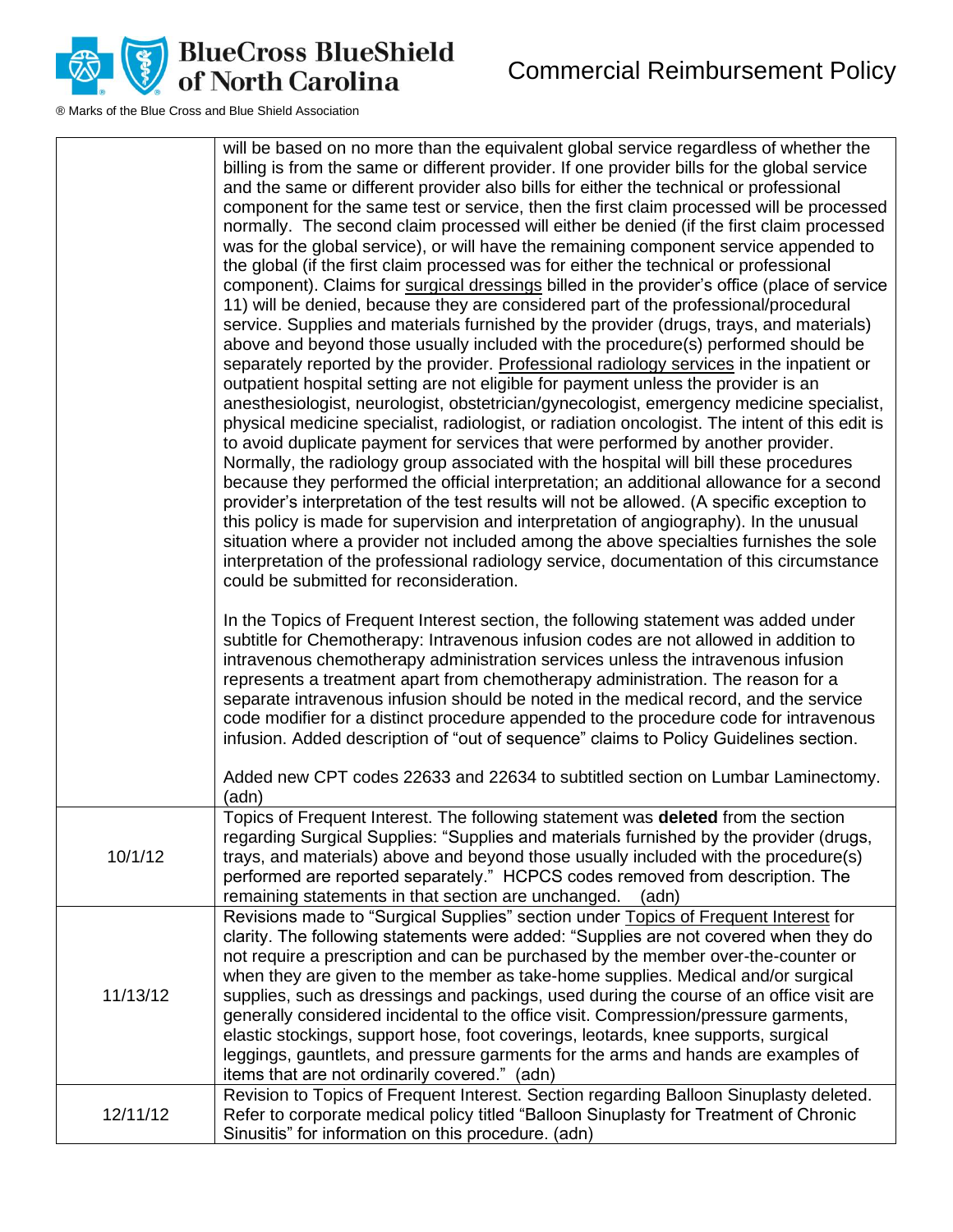Commercial Reimbursement Policy



**BlueCross BlueShield<br>of North Carolina** 

| 2/26/13  | CPT code removed from list in the section on "Pathologists." CPT 83912 was deleted<br>as of 12/31/12. (adn)                                                                                                                                                                                                                                                                                                                                                                                                                                                                                                                                  |
|----------|----------------------------------------------------------------------------------------------------------------------------------------------------------------------------------------------------------------------------------------------------------------------------------------------------------------------------------------------------------------------------------------------------------------------------------------------------------------------------------------------------------------------------------------------------------------------------------------------------------------------------------------------|
| 5/14/13  | Added the following to Topics of Frequent Interest: "Balloon Sinuplasty - Balloon<br>sinuplasty (codes 31295, 31296, 31297) performed in conjunction with FESS is<br>considered incidental to the major service and not eligible for separate reimbursement.<br>Refer to policy "Balloon Sinuplasty for Treatment of Chronic Sinusitis." (sk)                                                                                                                                                                                                                                                                                                |
| 7/28/15  | Description section updated. In the Topics of Frequent Interest section, codes in the<br>"Lab Tests" were expanded to include all lab panels 80047 - 80076. The statement in<br>the Policy Guidelines section regarding professional radiology services in the inpatient<br>or outpatient hospital setting was removed. Information regarding National Correct<br>Coding Initiative added to Policy Guidelines section. (adn)                                                                                                                                                                                                                |
| 12/30/15 | CPT Code 72010 deleted, replaced with 72082. New codes for January, 2016 added:<br>0396T (intra-operative use of kinetic balance sensor for implant stability during knee<br>replacement arthroplasty) and 0399T (myocardial strain imaging) are considered<br>incidental to the primary procedure being performed and are not eligible for separate<br>reimbursement. Section related to specimen handling and conveyance was deleted.<br>99000 and 99001 are not a covered service. Refer to policy titled "Code Bundling Rules<br>Not Addressed in Claimcheck or Correct Coding Initiative." (adn)                                        |
| 2/29/16  | Deleted information regarding Vision Services. Statement revised to read: please refer<br>to CEC's bundling guidelines related to routine vision services. Notification given<br>2/29/2016 for policy effective date 5/1/2016. (adn)                                                                                                                                                                                                                                                                                                                                                                                                         |
| 12/30/16 | In the Topics of Frequent Interest section, code range for Administration Fee for<br>injectable(s) was expanded to include CPT code 96377. (an)                                                                                                                                                                                                                                                                                                                                                                                                                                                                                              |
| 2/24/17  | Deleted information regarding Vision Services. Statement revised to read:<br>Determination of refractive state (92015) performed incidental to a medical eye exam is<br>permissible and may be covered when performed outside of any global allowance and<br>subject to member benefits. (an)                                                                                                                                                                                                                                                                                                                                                |
| 9/29/17  | Added modifiers to section regarding Lumbar Laminectomy, Facetectomy or<br>Foraminotomy reported with Lumbar Spinal Fusion. Modifiers 58, 59, 78 and 79 (or XE,<br>XS, XP, XU) will not allow additional payment when appended to CPT codes 63005,<br>63012, 63017, 63030, 63035, 63042, 63044, 63047 and 63048 and when performed in<br>conjunction with 22630, 22632, 22633, and/or 22634. Chronic Care Management<br>Services (99490, G0506) are considered incidental to other evaluation and<br>management services and not eligible for separate reimbursement. Notification given<br>9/29/17 for policy effective date 11/28/17. (an) |
| 12/29/17 | Routine review. No change to current policy. (an)                                                                                                                                                                                                                                                                                                                                                                                                                                                                                                                                                                                            |
| 1/12/18  | Policy correction. Information for 9/29/17 update with notifications effective 11/28/17<br>was inadvertently left off the 12/29/17 version. (an)                                                                                                                                                                                                                                                                                                                                                                                                                                                                                             |
| 5/25/18  | Extensive revisions to policy. All guidelines listed in Corporate Reimbursement Policy<br>titled "Code Bundling Rules Not Addressed in ClaimCheck or Correct Coding Initiative"<br>have been combined with this policy and the Code Bundling Rules policy is being<br>archived. Clarification to Balloon Sinuplasty, bundling occurs within the same sinus<br>cavity. Codes updated throughout the policy where necessary. (an)                                                                                                                                                                                                              |
| 9/7/18   | Added code 85097, 86077, 86078 and 88333 to the subsection titled "Pathologists."<br>These codes are allowed when submitted by pathologists for clinical interpretation of<br>laboratory results. (an)                                                                                                                                                                                                                                                                                                                                                                                                                                       |
| 12/31/18 | Pathologist specialty code corrected, replaced 29 with 22. Deleted code 99090. Added<br>code 99491 (chronic care management). Added codes 99451, 99452 to section<br>regarding Interprofessional Telephone/Internet Consultations. Added section regarding<br>intraoperative visual axis identification (0514T). Added section regarding remote<br>monitoring of physiologic parameters (99453, 99454, 99457). Removed statement                                                                                                                                                                                                             |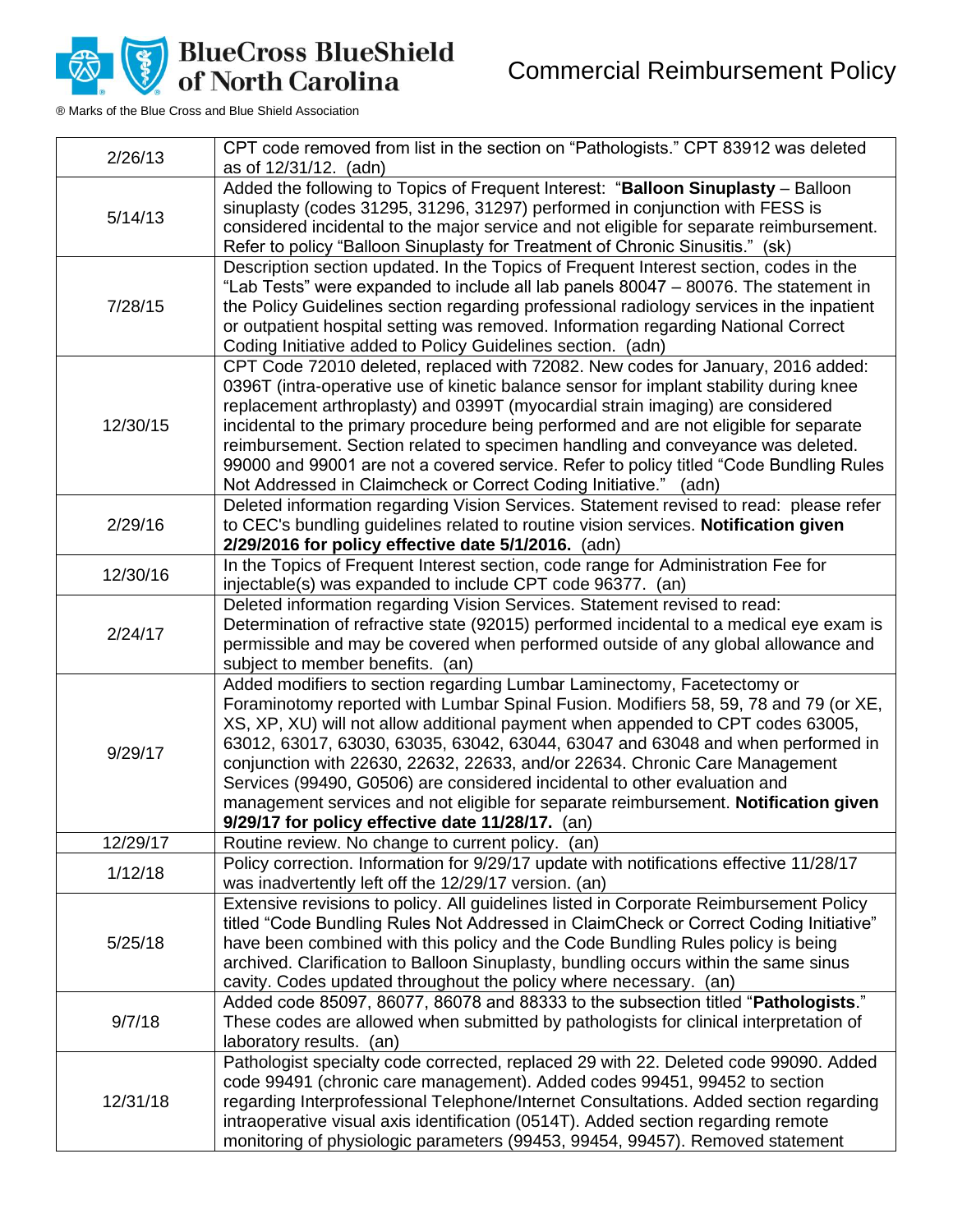

|          | regarding Medicare Status "B" from section on Prolonged Evaluation and Management<br>Service. (an)                                                                                                                                                                                                                                                                                                                                                                                                                                                                                                  |
|----------|-----------------------------------------------------------------------------------------------------------------------------------------------------------------------------------------------------------------------------------------------------------------------------------------------------------------------------------------------------------------------------------------------------------------------------------------------------------------------------------------------------------------------------------------------------------------------------------------------------|
| 1/29/19  | Clarified the section on Pulse Oximetry. Statement revised to read: non-invasive ear or<br>pulse oximetry is considered an incidental service and not eligible for separate<br>reimbursement. (an)                                                                                                                                                                                                                                                                                                                                                                                                  |
| 2/26/19  | Added to "Topics of Frequent Interest" Shoulder Surgery: Certain procedures are<br>commonly performed in conjunction with other procedures as a component of the<br>overall service provided. Arthroscopic debridement (29822, 29823), when performed at<br>the same time as a more complex primary procedure is considered integral to the<br>primary procedure and not eligible for separate reimbursement. (an)                                                                                                                                                                                  |
| 7/1/19   | Added to "Topics of Frequent Interest" Hernia repair (43280, 43281, 43332, 43334,<br>43336) is considered an incidental procedure when performed during the same<br>operative session as bariatric surgery (43644, 43645, 43770, 43775, 43842, 43843,<br>43845, 43846, 43847). MODIFIERS 58, 59, 78 AND 79 (OR XE, XS, XP, XU) WILL NOT<br>ALLOW ADDITIONAL PAYMENT when appended to these codes. An incidental procedure<br>is not eligible for separate reimbursement. See also corporate medical policy "Surgery<br>for Morbid Obesity". Notification 7/1/19 for effective date of 8/30/19. (an) |
| 11/12/19 | Revised information for Office Visit to read: (99211) is considered mutually exclusive to<br>95115-95117 (allergen immunotherapy) and not eligible for separate reimbursement.<br>Modifiers are not allowed. Notification 11/12/2019 for effective date 1/14/2020.<br>Medical Director review 12/2019. (an)                                                                                                                                                                                                                                                                                         |
| 1/28/20  | Inadvertently left code 31298 off the list of Balloon Sinuplasty codes. 31298 added back<br>to list. (an)                                                                                                                                                                                                                                                                                                                                                                                                                                                                                           |
| 2/25/20  | Code 0399T for myocardial strain imaging deleted and replaced with code 93356. (an)                                                                                                                                                                                                                                                                                                                                                                                                                                                                                                                 |
| 5/12/20  | Added to Description section, item D: global surgery guidelines also apply to facility<br>claims. Added Outpatient Code Editor (OCE) Edits to Related Policies section.<br>Notification given 5/12/2020 for effective date 7/14/2020. (bb)                                                                                                                                                                                                                                                                                                                                                          |
| 8/25/20  | Updated Policy section to include "Claims editing for bundling guidelines will apply to<br>professional and facility claims unless otherwise stated". Added "Wheelchairs (Manual<br>and Power Operated)" and "Durable Medical Equipment" to Related Policies section.<br>Added new topic Wheelchair Bundling to "Topics of Frequent Interest" section.<br>Notification 8/25/2020 for effective date 10/27/2020. (bb)                                                                                                                                                                                |
| 10/27/20 | In the "Topics of Frequent Interest" section Venipuncture and Other Central Venous<br>Access changed to Specimen Collection, language updated, and added codes<br>G2023 and G2024. Code 99072 added to "Topics of Frequent Interest" Status "B"<br>codes section. CMS reference source for Wheelchair Options/Accessories added to<br>Reference Sources. (bb)                                                                                                                                                                                                                                       |
| 11/24/20 | Added related policy Professional Pathology Billing Guidelines. (eel)                                                                                                                                                                                                                                                                                                                                                                                                                                                                                                                               |
| 12/31/20 | Routine policy review. Medical Director approved 12/2020. No changes to policy<br>statement. Deleted code 0396T was replaced with unlisted code 27599. New code<br>99439 and G2214 added to "Topics of Frequent Interest" section Care Management<br>Services. Definition of new patient updated within New Frequency Visit section.<br>Policy notification given 12/31/2020 for effective date 3/9/2021. (eel)                                                                                                                                                                                     |
| 4/6/21   | Effective 4/15/2021. 36600 added for clarity to "Topics of Frequent Interest" section<br>Specimen Collection. No change to policy intent. Pathologist section removed from<br>policy, see related Professional Pathology Billing Guidelines policy. (eel)                                                                                                                                                                                                                                                                                                                                           |
| 5/18/21  | Policy format update. Added section Correct Coding Initiative. Clarified Casting<br>Application /Strapping section. Updated Administration Fee for injectable(s)<br>section to require drug or substance code be filed with administration. Added "CPT<br>codes 96372-96379 are considered incidental to evaluation & management services,<br>regardless of modifier usage, when performed in the following places of service (POS):                                                                                                                                                                |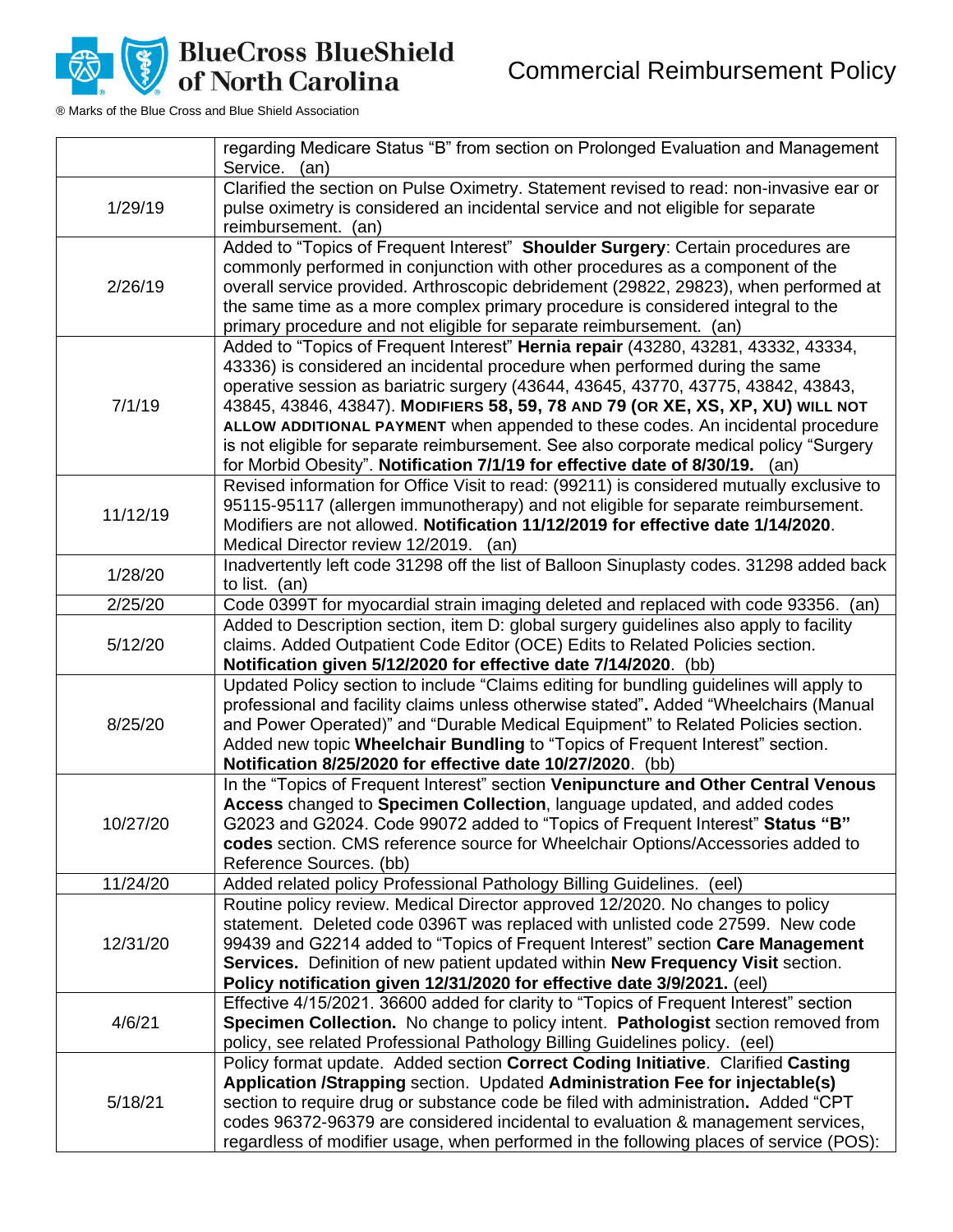

® Marks of the Blue Cross and Blue Shield Association

|          | 19, 21, 22, 23, 24, 26, 51, 52, and 61." Policy notification given 5/18/2021 for<br>effective date 7/28/2021. (eel)                                                                                                                                                                                                                                                                                                                                                                                       |
|----------|-----------------------------------------------------------------------------------------------------------------------------------------------------------------------------------------------------------------------------------------------------------------------------------------------------------------------------------------------------------------------------------------------------------------------------------------------------------------------------------------------------------|
| 6/1/21   | The following sections were removed from policy and moved to new commercial<br>reimbursement policy "Evaluation and Management Services": New Visit Frequency,<br>After Hours Care, Immunization Administration, Medical Records Copying Fee, Durable<br>Medical Equipment Determination, Prolonged Evaluation and Management Service,<br>and Resource Intensive Service. (eel)                                                                                                                           |
| 7/1/21   | <b>Status B codes</b> section was removed from policy and moved to new commercial<br>reimbursement policy "Status Codes". (eel)                                                                                                                                                                                                                                                                                                                                                                           |
| 7/27/21  | Clarified Allergen Immunotherapy section to include all office visit codes (99202-<br>99215). (eel)                                                                                                                                                                                                                                                                                                                                                                                                       |
| 10/1/21  | Updated Balloon Sinuplasty section "Modifiers 58, 59, 78 and 79 (or XE, XS, XP, XU)<br>will not allow additional payment when appended to these codes." Policy notification<br>given 10/1/2021 for effective date 11/30/2021. (eel)                                                                                                                                                                                                                                                                       |
| 12/30/21 | Routine policy review. Grammatical errors corrected. Remote Monitoring of<br>Physiologic Parameter(s) section renamed to Remote Physiologic and Therapeutic<br>Monitoring, newly created codes 98975, 98976, 98977, 98980, and 98981 added.<br>Newly created codes 63052 and 63053 added to Lumbar Spine section. Newly<br>created codes 99424-99427 and 99437 added to Care Management Services section.<br>Urgent Care Services section clarified to include S9083. Medical Director approved.<br>(eel) |
| 6/1/22   | Policy language updated throughout. Added topics: Care Plan Oversight and<br>Coordination Services, Injection and Infusion, and Outpatient Therapies.<br>G0500 added to Moderate Sedation section. Removed topic Correct Coding<br>Initiative, moved to new policy titled NCCI. Medical Director approved. Notification<br>on 3/31/2022 for effective date 6/1/2022. (eel)                                                                                                                                |

# **Application**

These reimbursement requirements apply to all commercial, Administrative Services Only (ASO), and Blue Card Inter-Plan Program Host members (other Plans members who seek care from the NC service area). This policy does not apply to Blue Cross NC members who seek care in other states.

This policy relates only to the services or supplies described herein. Please refer to the Member's Benefit Booklet for availability of benefits. Member's benefits may vary according to benefit design; therefore member benefit language should be reviewed before applying the terms of this policy.

# Legal

Reimbursement policy is not an authorization, certification, explanation of benefits or a contract. Benefits and eligibility are determined before medical guidelines and payment guidelines are applied. Benefits are determined by the group contract and subscriber certificate that is in effect at the time services are rendered. This document is solely provided for informational purposes only and is based on research of current medical literature and review of common medical practices in the treatment and diagnosis of disease. Medical practices and knowledge are constantly changing and Blue Cross NC reserves the right to review and revise its medical and reimbursement policies periodically.